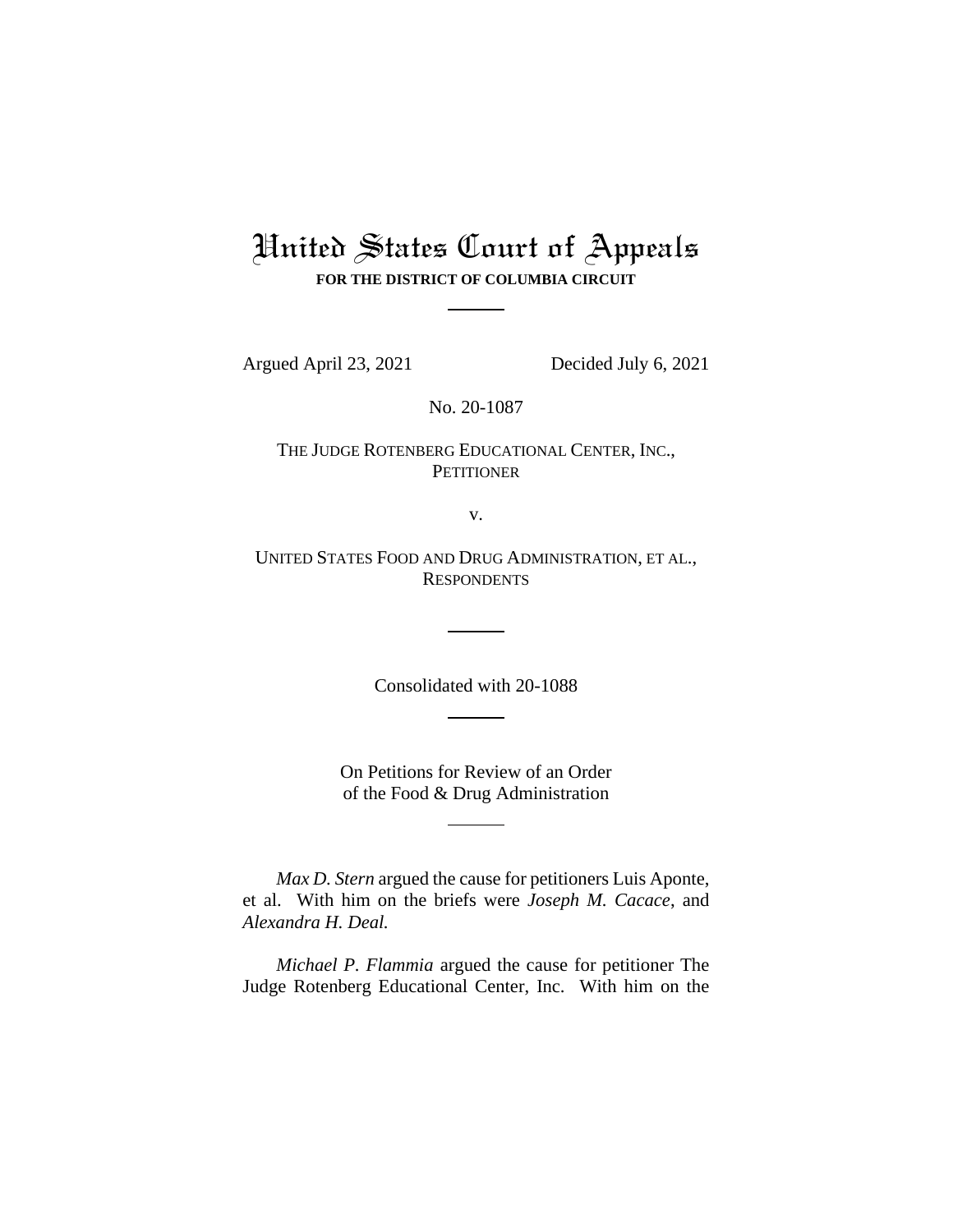briefs were *Christian B. W. Stephens, Matthew D. Rodgers, Edward J. Longosz, II,* and *Jeffrey N. Gibbs.* 

*Richard A. Samp* was on the brief for *amicus curiae* The New Civil Liberties Alliance in support of petitioners.

*Daniel Aguilar*, Attorney, U.S. Department of Justice, argued the cause for respondents. With him on the brief were *Sarah E. Harrington*, Deputy Assistant Attorney General, and *Scott R. Mcintosh*, Attorney.

*Felicia H. Ellsworth* was on the brief for *amici curiae*  American Academy of Pediatrics, et al. in support of respondents.

Before: SRINIVASAN, *Chief Judge*, KATSAS, *Circuit Judge*, and SENTELLE, *Senior Circuit Judge*.

Opinion for the Court filed by *Senior Circuit Judge* SENTELLE.

Dissenting opinion filed by *Chief Judge* SRINIVASAN.

SENTELLE, *Senior Circuit Judge*: The Judge Rotenberg Educational Center and the parents and guardians of its patients both petition for review of a Food and Drug Administration (FDA) rule banning electrical stimulation devices used to treat aggressive or self-injurious behavior. In its rule, the FDA determined that the devices present an unreasonable and substantial risk of illness or injury, but only when used to treat aggressive or self-injurious behaviors. The petitioners contend that banning a medical device for a particular purpose regulates the practice of medicine in violation of 21 U.S.C. § 396. We agree, grant the petitions for review, and vacate the FDA's rule.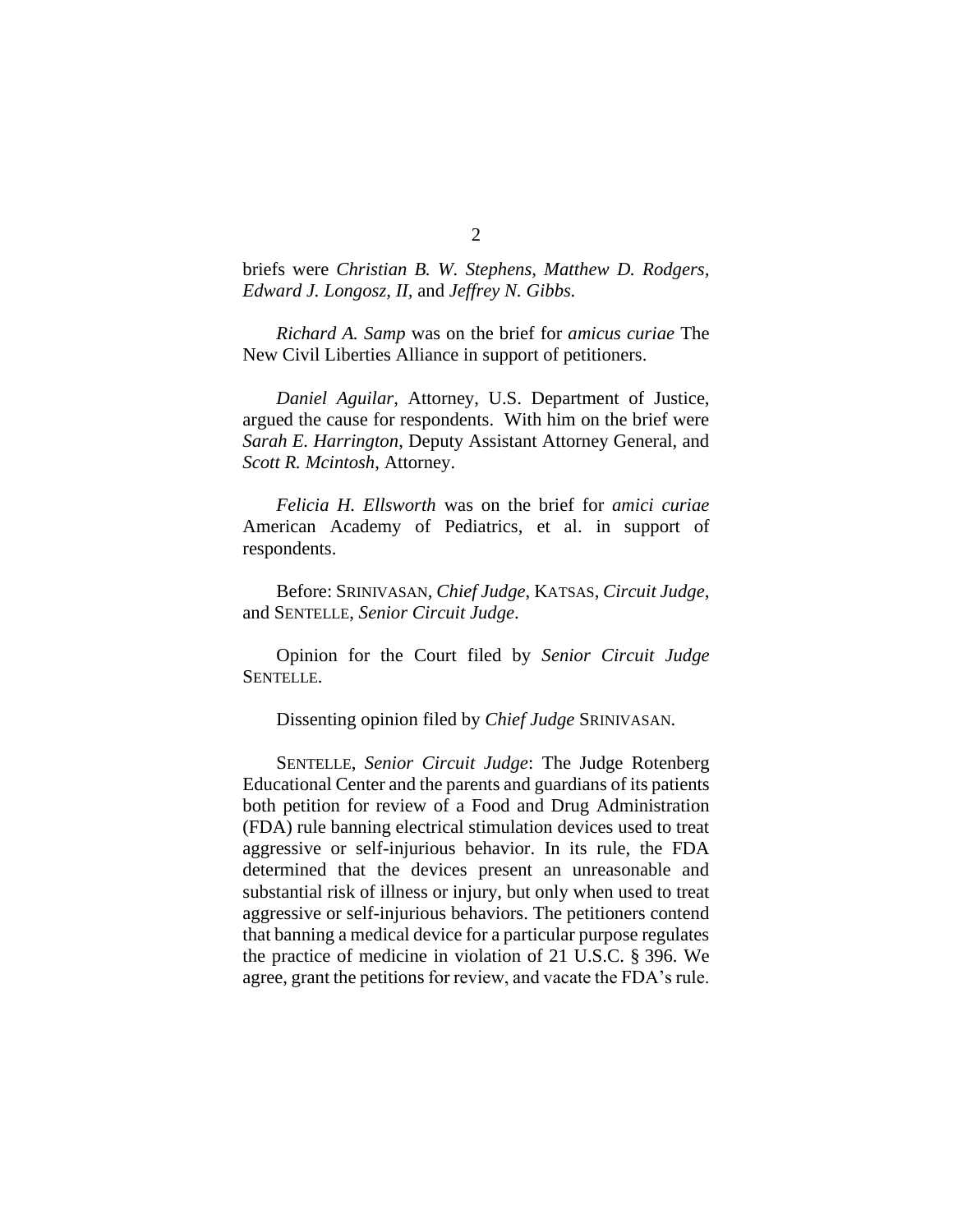## **I. Background**

#### **A. Factual background**

The Judge Rotenberg Educational Center is a facility in Massachusetts that treats patients with severe mental disabilities. The Center admits patients that other facilities could not successfully treat. According to the Center, some of its patients suffer from severe self-injurious and aggressive behaviors that are difficult or impossible to treat using conventional behavioral and pharmacological techniques. The most common self-injurious behaviors include head-banging and self-biting. The behaviors of some patients are extreme enough that they have suffered self-inflicted brain trauma, broken and protruding bones, and blindness.

Before the ban at issue in this case, the Center treated some of its patients exhibiting severe self-injurious or aggressive behavior with an electrical stimulation device. The device, called a graduated electronic decelerator, briefly shocks patients causing them to reduce or cease their self-injurious behaviors. *Banned Devices; Electrical Stimulation Devices for Self-Injurious or Aggressive Behavior*, 85 Fed. Reg. 13,312, 13,314 (March 6, 2020). The Center is the only facility in the country that uses electric shock therapy to treat individuals who severely self-injure or are aggressive. Other health care practitioners not affiliated with the Center, however, administer electrical stimulation devices to treat a wide variety of other conditions, including tobacco, alcohol, and drug addictions, as well as inappropriate sexual behaviors following traumatic brain injuries. *Id.* at 13,317. The Center manufactures its own devices. The Center treats approximately 20% of its patients with this treatment at any given time.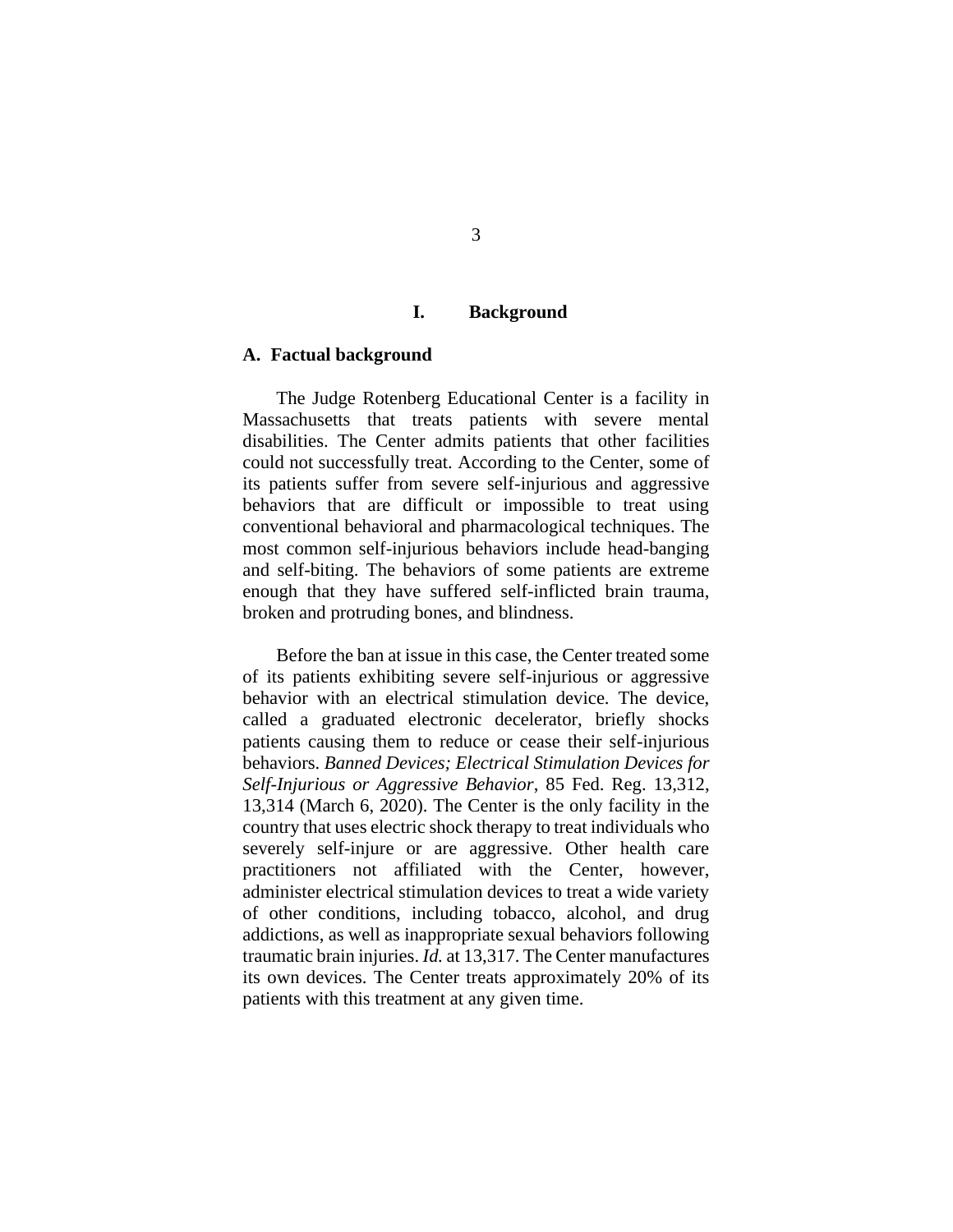The devices are subject to extensive federal and state regulation. The FDA regulates aversive conditioning devices, including ones that use electrical shocks, as Class II devices. 21 C.F.R. § 882.5235. That classification includes all medical devices that the FDA determines are reasonably safe and effective when subject to special controls like postmarket surveillance and patient registries. 21 U.S.C. § 360c(a)(1)(B). In addition to the federal regulation, Massachusetts requires several entities to approve electrical shock treatment. *See Judge Rotenberg Educ. Ctr. v. Comm'r of the Dep't of Dev. Servs.*, Dkt. No. 86E-0018-GI, at 2–8 (Bristol, Mass. Prob. & Fam. Ct., June 20, 2018). Before the Center treats a patient with the devices, Massachusetts requires multiple health care practitioners to certify that no other treatments were effective or that the shock treatment is not contraindicated. It further requires that peer review and that human rights committees ratify the treatment. Further, a state court must determine that the treatment was appropriate. *Id.* The intricate system of state regulation arose as a combination of state statutes, regulations, and a consent decree that the Center and Massachusetts entered in 1987. *Id.*

#### **B. Procedural background**

In April 2016, the FDA proposed banning electrical stimulation devices for self-injurious or aggressive behavior. *See Banned Devices; Proposal to Ban Electrical Stimulation Devices Used to Treat Self-Injurious or Aggressive Behavior*, 81 Fed. Reg. 24,386 (Apr. 25, 2016). The notice of proposed rulemaking stated that the therapy presented several "psychological and physical risks: Depression, fear, escape and avoidance behaviors, panic, aggression, substitution of other behaviors (*e.g.*, freezing and catatonic sit-down), worsening of underlying symptoms (*e.g.,* increased frequency or bursts of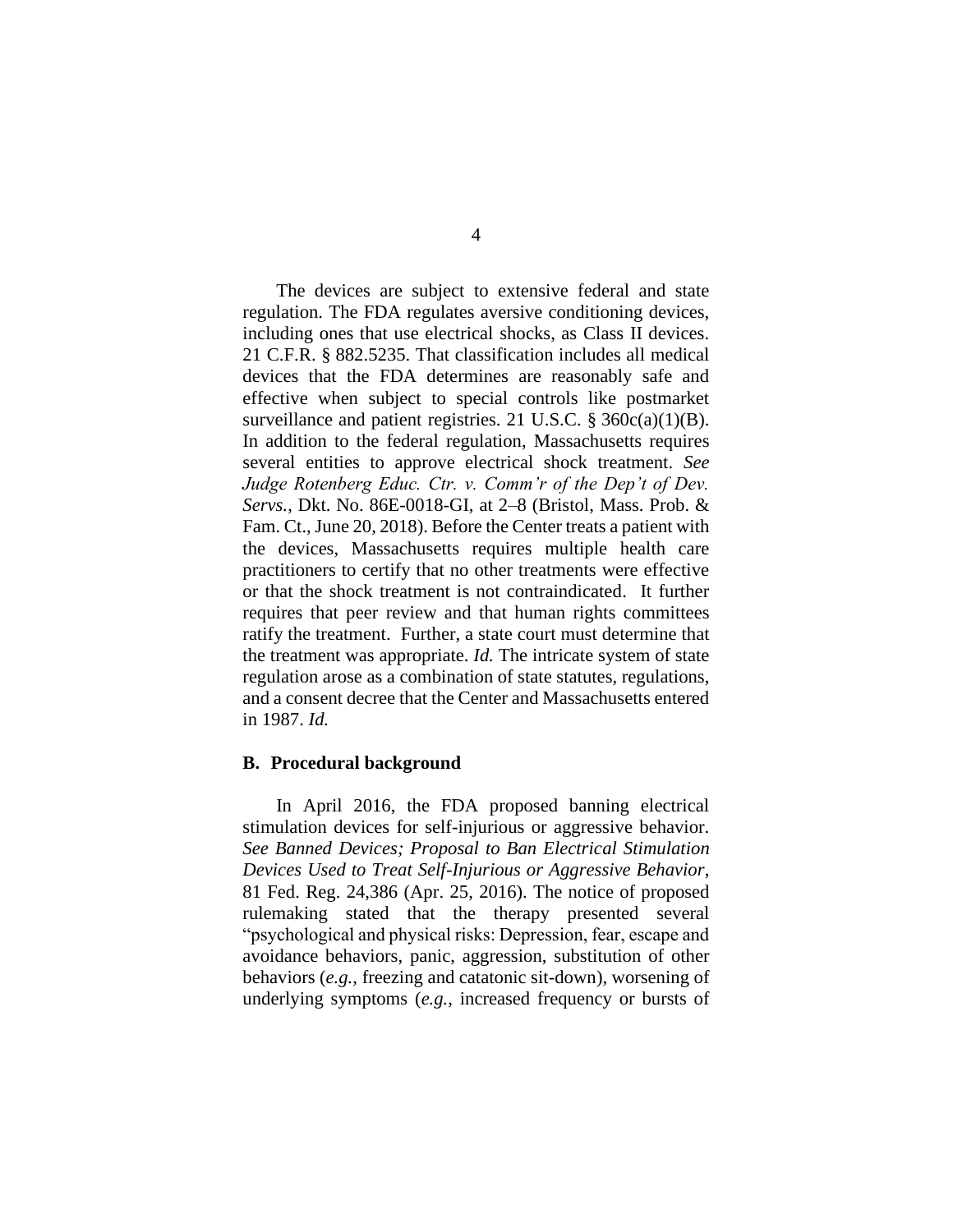self-injury), pain, burns, tissue damage, and errant shocks from device misapplication or failure." *Id.* at 24,387. Literature addressing other electrical devices that shock patients further suggested treatment with such devices could result in posttraumatic stress disorder. *Id.*

The FDA also reviewed the evidence of the devices' effectiveness and concluded that the evidence was weak. According to the FDA, some studies showed that the devices immediately interrupt the targeted behavior, but that the evidence was inconclusive as to whether the devices "achieve[d] durable long-term reduction of [self-injurious or aggressive behaviors]." *Id.* at 24,387. In reaching those conclusions, the FDA reviewed the medical literature at large and data from the Center itself. *Id.* Based on the evidence of harm to patients, and what it regarded as weak evidence of durable effectiveness, the FDA determined that the devices presented a substantial and unreasonable risk to self-injurious and aggressive patients, justifying banning the devices for that purpose. In 2020, the FDA promulgated its final rule. *See* 85 Fed. Reg. 13,312. The final rule adopted the conclusions set forth above on the risks and efficacy of electrical stimulation devices to treat self-injury and aggression. *Id.* at 13,315. The FDA, in reviewing comments, also concluded that it had the legal authority to ban a device for a particular purpose. *Id.* at 13,345.

Both the Center and parents and guardians of patients who receive or seek to receive treatment using an electrical stimulation device now petition this court to review the FDA's ban raising several issues. We determine that a single issue is determinative of the case. That issue is: Does the FDA have legal authority to ban an otherwise legal device from a particular use? The other arguments will not require separate analysis.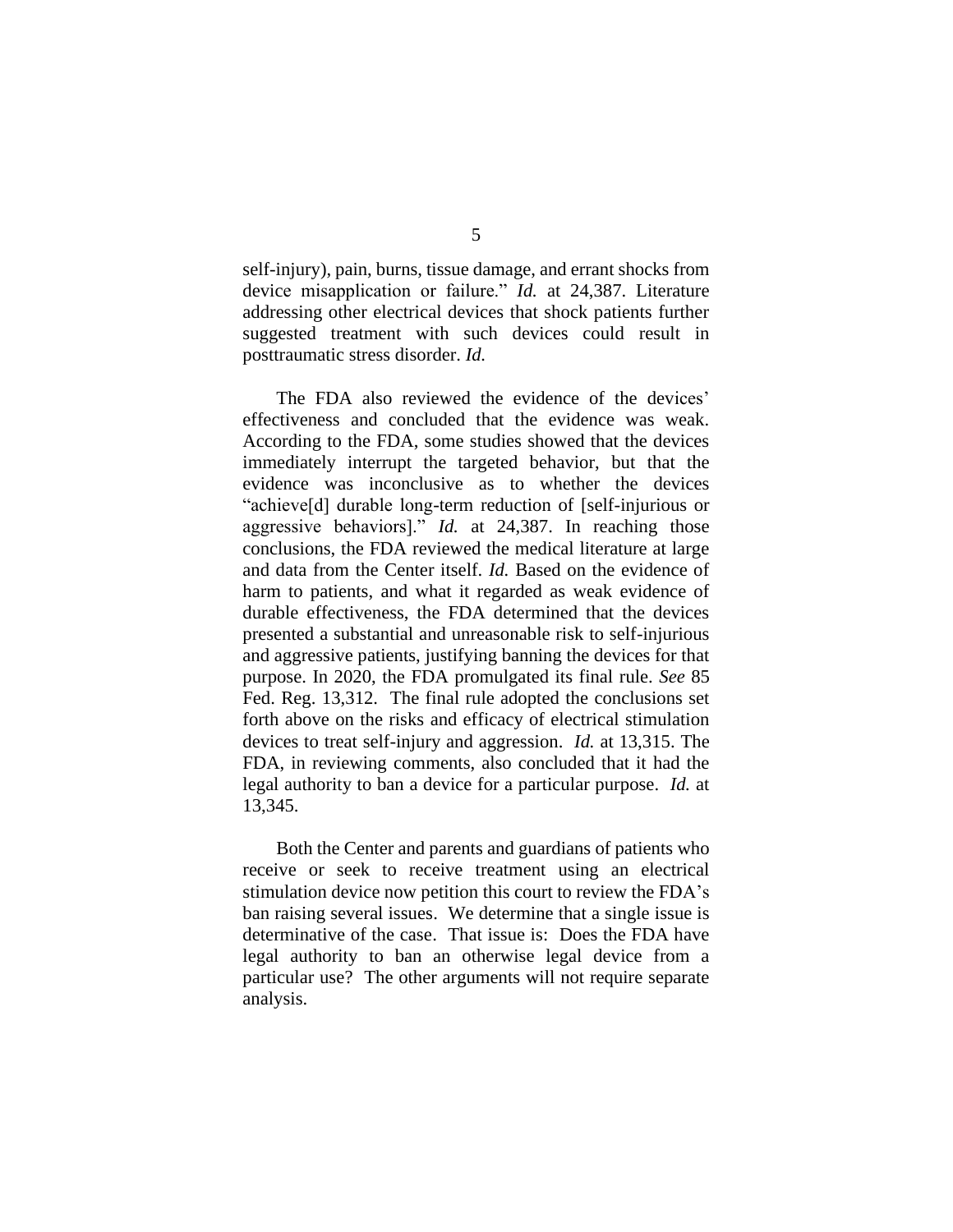## **II. Analysis**

The answer to the controlling issue is determined by the application of two statutes: 21 U.S.C. § 360f, which authorizes the FDA to ban medical devices, and 21 U.S.C. § 396, which prohibits the FDA from regulating the practice of medicine. We begin by setting forth the relevant portion of each statute.

Section 360f, which Congress passed in the Medical Device Amendments of 1976 to the Food, Drug, and Cosmetic Act, grants the FDA authority to ban medical devices. The section provides: "Whenever the Secretary finds . . . that a device intended for human use presents substantial deception or an unreasonable and substantial risk of illness or injury," and that risk cannot be "corrected or eliminated by labeling," the Secretary "may initiate a proceeding to promulgate a regulation to make such device a banned device." 21 U.S.C. § 360f(a). "Device" is a defined term within the Food, Drug, and Cosmetic Act, meaning "an instrument, apparatus, implement, machine, contrivance, implant, in vitro reagent, or other similar or related article, including any component, part, or accessory, which is ... intended for use in the diagnosis of disease or other conditions, or in the cure, mitigation, treatment, or prevention of disease." *Id.* § 321(h)(1). A banned device is considered adulterated, authorizing the FDA to seize the device if it has been or may be introduced into interstate commerce and making it a crime to introduce the device into interstate commerce or manufacture it. *Id.* §§ 331(a), (g); 333; 334(a)(1);  $351(g)$ .

Section 396 constrains the FDA's authority by prohibiting it from regulating the practice of medicine. In the Food and Drug Modernization Act of 1997, Congress provided: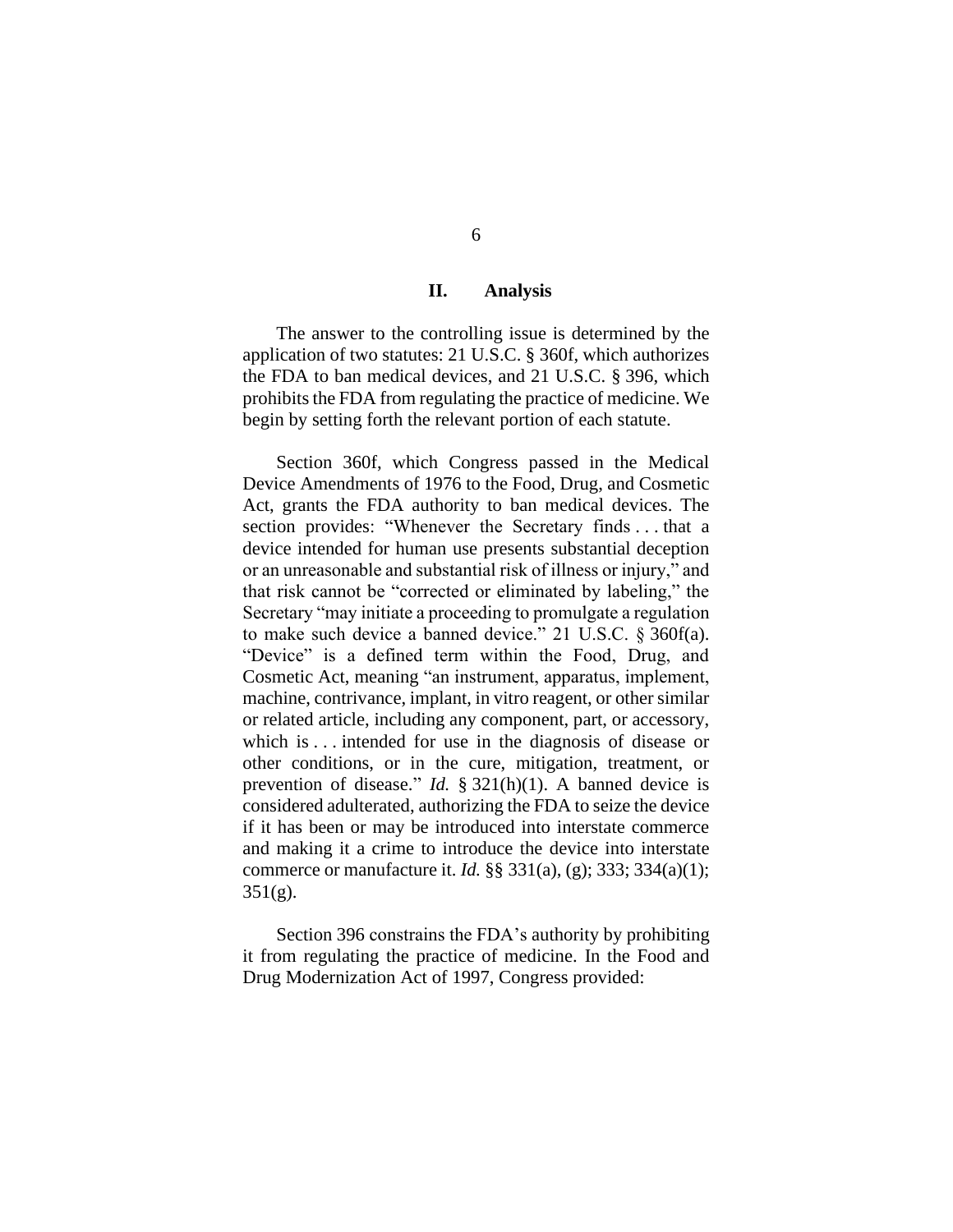Nothing in this chapter shall be construed to limit or interfere with the authority of a health care practitioner to prescribe or administer any legally marketed device to a patient for any condition or disease within a legitimate health care practitioner-patient relationship. This section shall not limit any existing authority of the Secretary to establish and enforce restrictions on the sale or distribution, or in the labeling, of a device that are part of a determination of substantial equivalence, established as a condition of approval, or promulgated through regulations.

21 U.S.C. § 396. Section 396 ensures that once the FDA permits a device to be marketed for one use, health care practitioners have the flexibility to draw on their expertise to prescribe or administer the device for any condition or disease, not just the use the FDA approved—in short, to practice medicine. *See Buckman Co. v. Plaintiffs' Legal Comm.*, 531 U.S. 341, 349–50 (2001). Such "'off-label' usage of medical devices . . . is an accepted and necessary corollary of the FDA's mission," and indeed, duty, "to regulate in this area without directly interfering with the practice of medicine." *Id.*  at 350. Section 396 protects the liberty of doctors and patients to use approved devices in any manner they wish. *See Caplinger v. Medtronic*, *Inc.*, 784 F.3d 1335, 1344 (10th Cir. 2015) (Gorsuch, J.); *see also* H.R. Rep. No. 105-399, at 97 (1997) ("[T]he off-label use of a medical device by a physician using his or her best medical judgment in determining how and when to use the medical product for the care of a particular patient is not the province of the FDA.").

The FDA argues that section 396 does not restrict its authority under section 360f at all. It argues that section 396 only prohibits the FDA from limiting the authority of a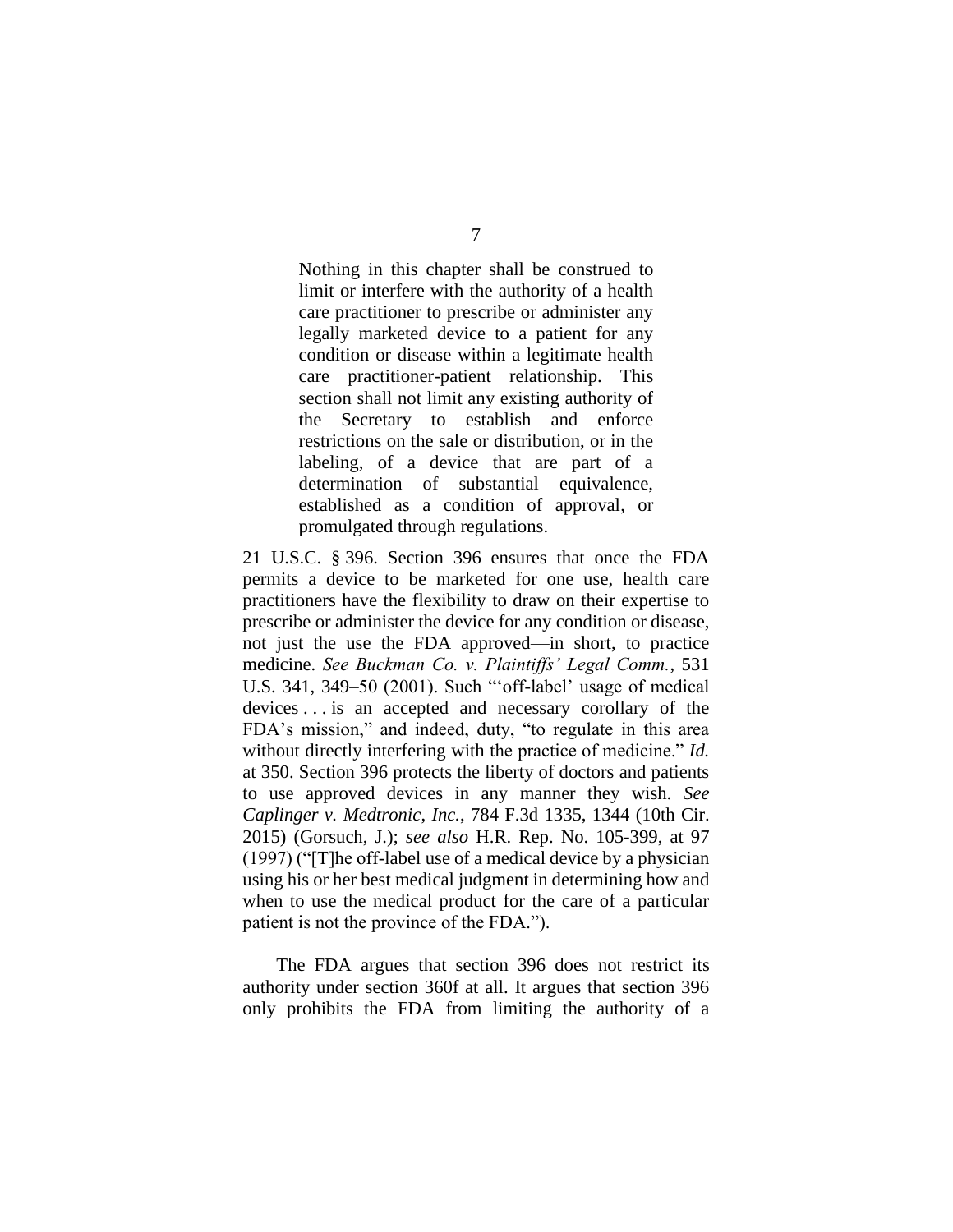practitioner to prescribe or administer a legally marketed device, and a device is not legally marketed if it is banned. The FDA also points to the Act's definition of a "device" with reference to its intended use, such that it would be appropriate for the FDA to ban devices with reference to particular uses. Finally, the FDA also argues that it would be a peculiar construction of the statute if the statute authorizes it to ban a device completely, or not approve it in the first instance, but prohibits the FDA from using its expertise to narrowly tailor a ban to those circumstances in which a device presents a uniquely substantial risk.

The petitioners contend not only that section 360f does not authorize use-specific banning, but also contend that the plain text of section 396 prohibits the FDA from banning a medical device for a particular purpose. They further argue that the section reserves the "tailoring" that the FDA suggests is appropriate to medical practitioners, not the FDA. Finally, they note that the FDA's construction is not appropriate because it interferes with states' traditional authority to regulate the practice of medicine.

Ordinarily, we evaluate an agency's interpretation of a statute it administers under *Chevron USA Inc. v. Natural Resources Defense Council, Inc.*, 467 U.S. 837, 842–43 (1984). Under the framework, we first consider "whether Congress has directly spoken to the precise question at issue." *Id.* at 842. If so, "the court, as well as the agency, must give effect to the unambiguously expressed intent of Congress." *Id.* at 842–43. If Congress has not spoken clearly, we defer to an agency's interpretation if it is "based on a permissible construction of the statute." *Id.* at 843. In this case, the FDA did not invoke *Chevron* deference or even cite the case in its briefing. Perhaps this is because the agency concluded that the relevant statutes are unambiguous. We agree that the statutes are unambiguous,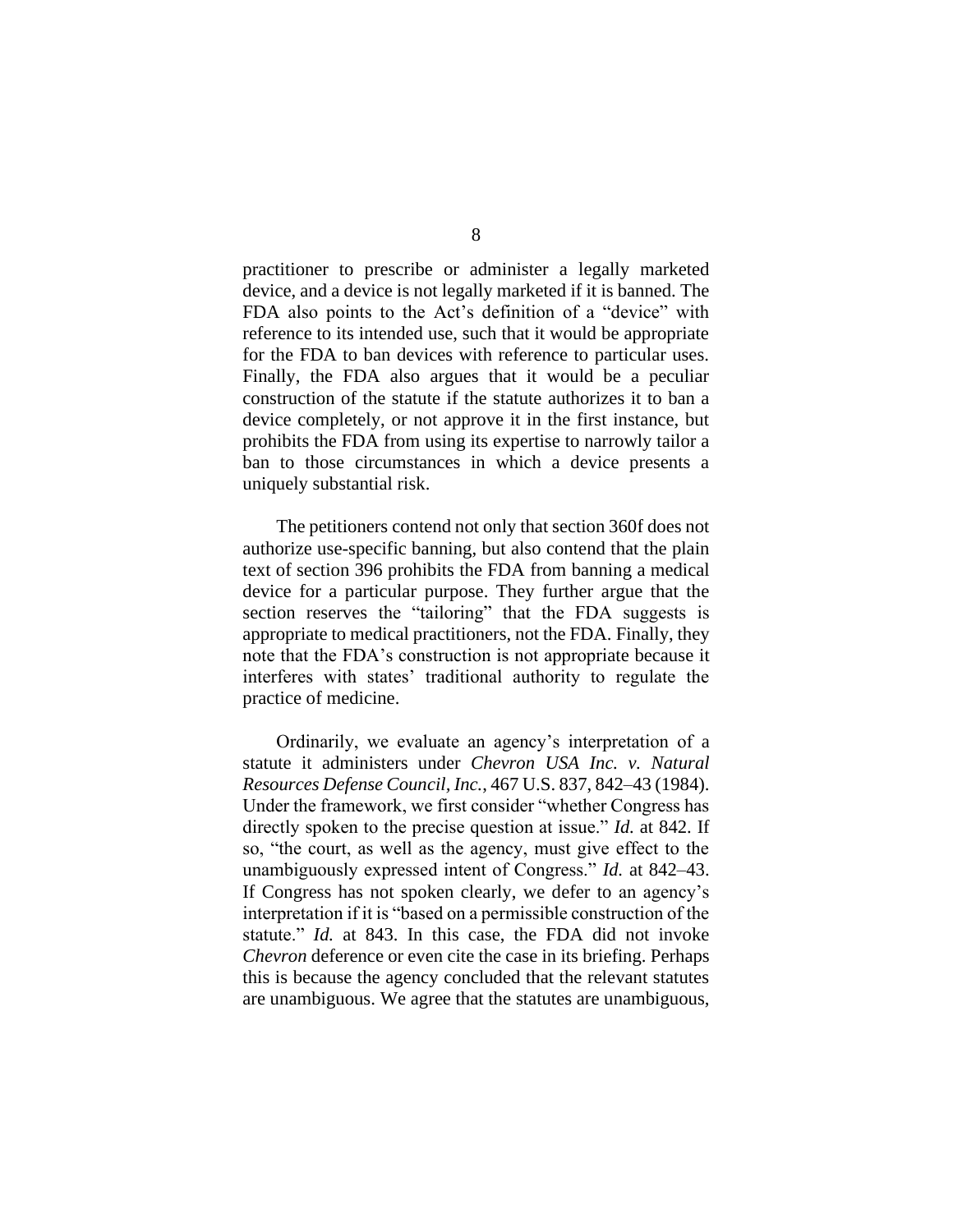although this does not mandate the FDA's conclusion that the statute authorizes it to take this action.

#### **A. Statutory analysis**

We begin our analysis of the scope of the FDA's banning authority with section 360f, the statute that authorizes banning in the first instance. The statute states that the FDA may make "such device a banned device," and the natural reading of that language suggests a device either is banned or it is not. It speaks of no authority to place a device in an intermediate state of "banned in some uses." But the statute also requires the FDA to determine whether the risks a device presents are reasonable, presumably in light of the benefits that the device provides to individuals that use it. If a device has multiple possible uses, each use will present a different benefit-risk profile. The risks a device presents could therefore be reasonable for some uses but not for others. Focusing on "reasonable" in the statute echoes the FDA's reasoning that it should be permitted to tailor a ban to those circumstances in which it applies its expertise to find an unreasonable risk.

However, section 396 expressly denies the FDA authority to construe any part of the Food, Drug, and Cosmetic Act, including its authority to ban devices under section 360f, to permit the FDA to "limit[] or interfere[]" with practitioners' authority to prescribe or administer "legally marketed device[s]" to patients. The questions for us then, are whether a ban "limits or interferes," and whether a device that the FDA has attempted to ban for a particular purpose is "legally marketed."

A use-specific ban limits or interferes with a practitioner's authority by restricting the available range of devices through regulatory action. Rather than being a peculiar interpretation,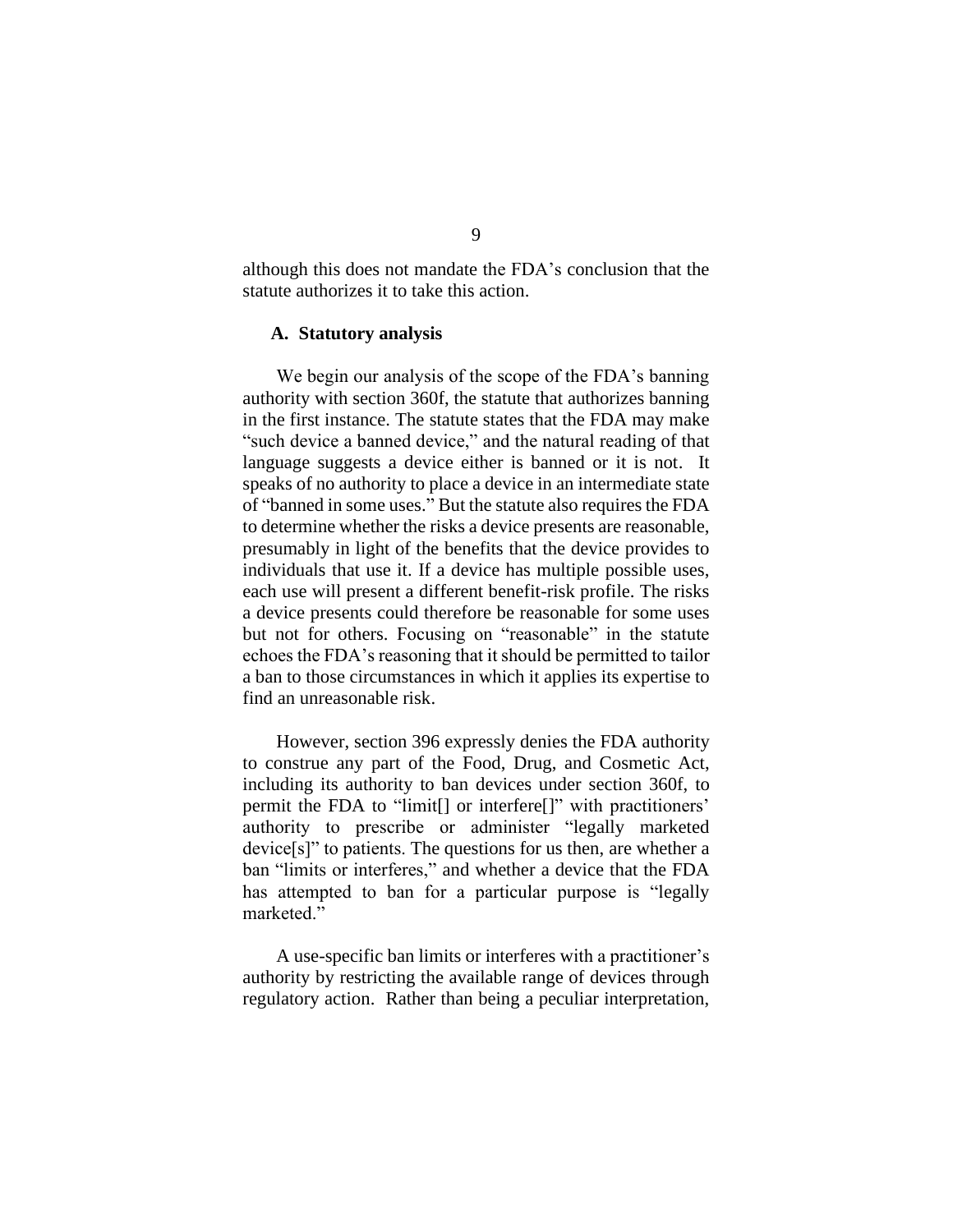as the FDA argues, this understanding is consistent with both the ordinary meaning of the terms "limit" and "interfere," as well as Supreme Court precedent. To limit is "to restrict the bounds or limits of," or "to curtail or reduce in quantity or extent"; to interfere, in turn, is "to interpose in a way that hinders or impedes: come into collision or be in opposition." *Interfere, Limit, Merriam-Webster.com*; *see also Buckman*, 531 U.S. at 350. Preventing further manufacture of a device and seizing existing devices both "limits" and "interferes" with a physician's ability to prescribe or administer them.

As to the statutory reference to "legally marketed," a device is legally marketed if it is lawful for a manufacturer to sell the device or a practitioner to prescribe or administer it. The statute does not suggest, not should we read into it, a limitation that the device must be marketed for the particular use for which the practitioner wants to utilize the device. Indeed, that would eviscerate the statute's protection of offlabel use. *See Buckman*, 531 U.S. at 350. Any device that the FDA attempts to ban for one but not all uses will, accordingly, still be legally marketed. In this case, practitioners can still prescribe or administer electrical stimulation devices for other conditions, like smoking. 85 Fed. Reg. at 13,317. Electrical stimulation devices are therefore legally marketed, and as discussed previously, banning them for a particular use limits or interferes with a practitioner's ability to administer or prescribe them as the practitioner sees fit. The plain meaning of the first sentence of section 396 demonstrates that the FDA does not have the authority to limit practitioners' use of a device for a particular purpose.

The FDA's alternative interpretation of "legally marketed device" is unpersuasive. The agency argues that because the Act requires a device to have a use, the appropriate construction of "device" is a pairing of a particular instrument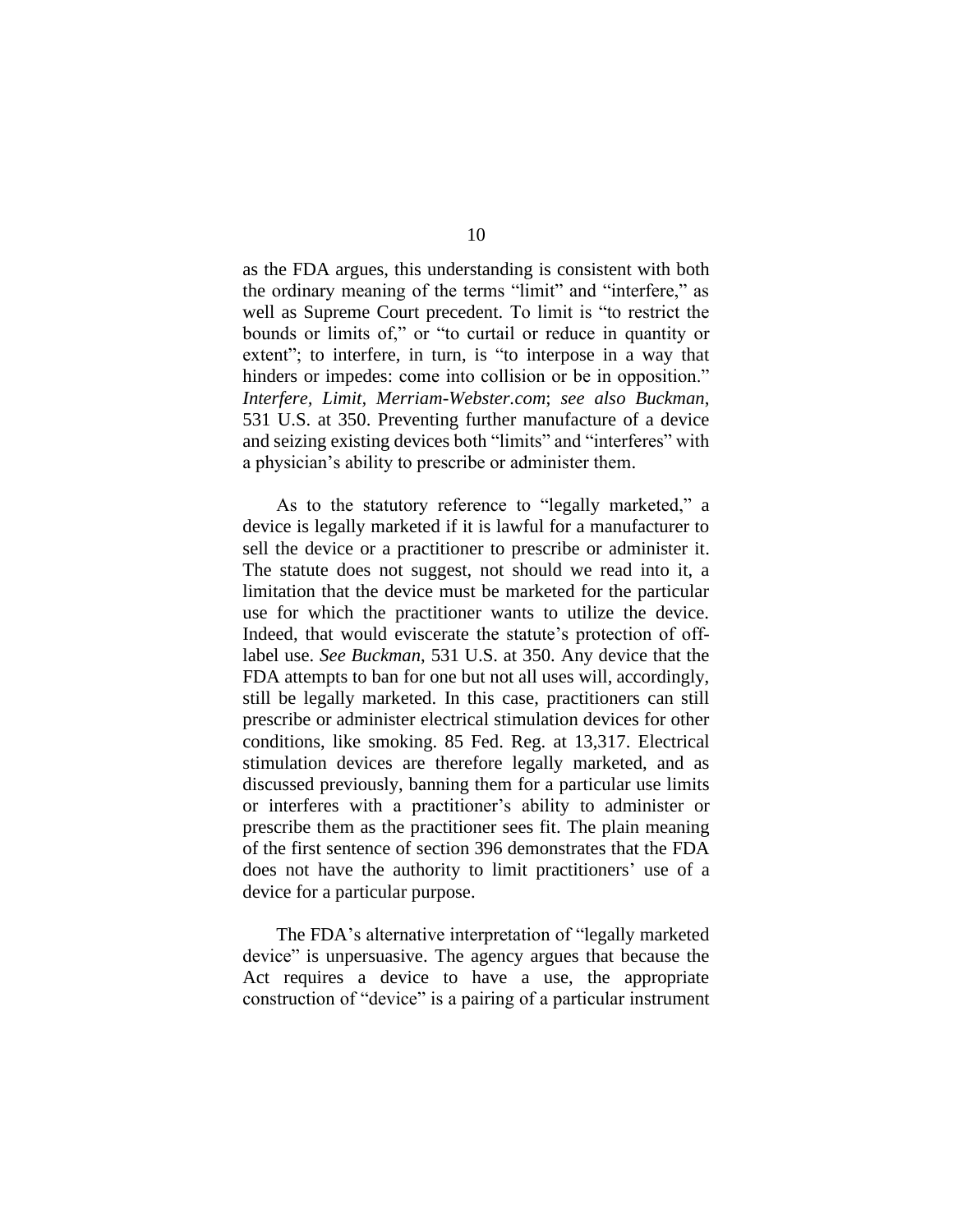with a particular use. It would follow that an electrical stimulation device for self-injurious and aggressive behavior is not a "legally marketed device" once the FDA bans that pairing of an instrument and use. Congress potentially had such an interpretation in mind, as legislative history contains references to the FDA being permitted to treat multiple "use $[s] \dots$  as constituting a different device for purposes of classification or other regulation." H.R. Rep. No. 94-853, at 14–15 (1976). That is not an appropriate interpretation.

First, that construction would allow the FDA to escape the constraints of section 396 whenever it bans a device. If Congress wished to have section 396 apply to everything except the FDA's banning authority, it could have done so. Instead, the statute begins "Nothing in this chapter shall be construed," mandating that this section constrain the FDA's banning authority. Next, interpreting the definition of "device" as requiring a pairing of an instrument with a particular use is inconsistent with the definition of "device" itself. Section 321 defines "device" by reference to "an instrument, apparatus, implement, machine, contrivance, implant, in vitro reagent, or other similar or related article," focusing on the physical item itself rather than any particular intended use. It then uses the terms "diagnosis of disease or other conditions," and "cure, mitigation, treatment, or prevention of disease," when defining a device, not "*a*  condition," "*a* disease," or "*a particular* disease." The plurality and lack of an article in the statute render its ordinary meaning to be that a "device" must be intended to diagnose, cure, mitigate, treat, or prevent some number of conditions or diseases, not necessarily a particular one. Contact lenses, for example, are one medical device even though they treat both nearsightedness and farsightedness.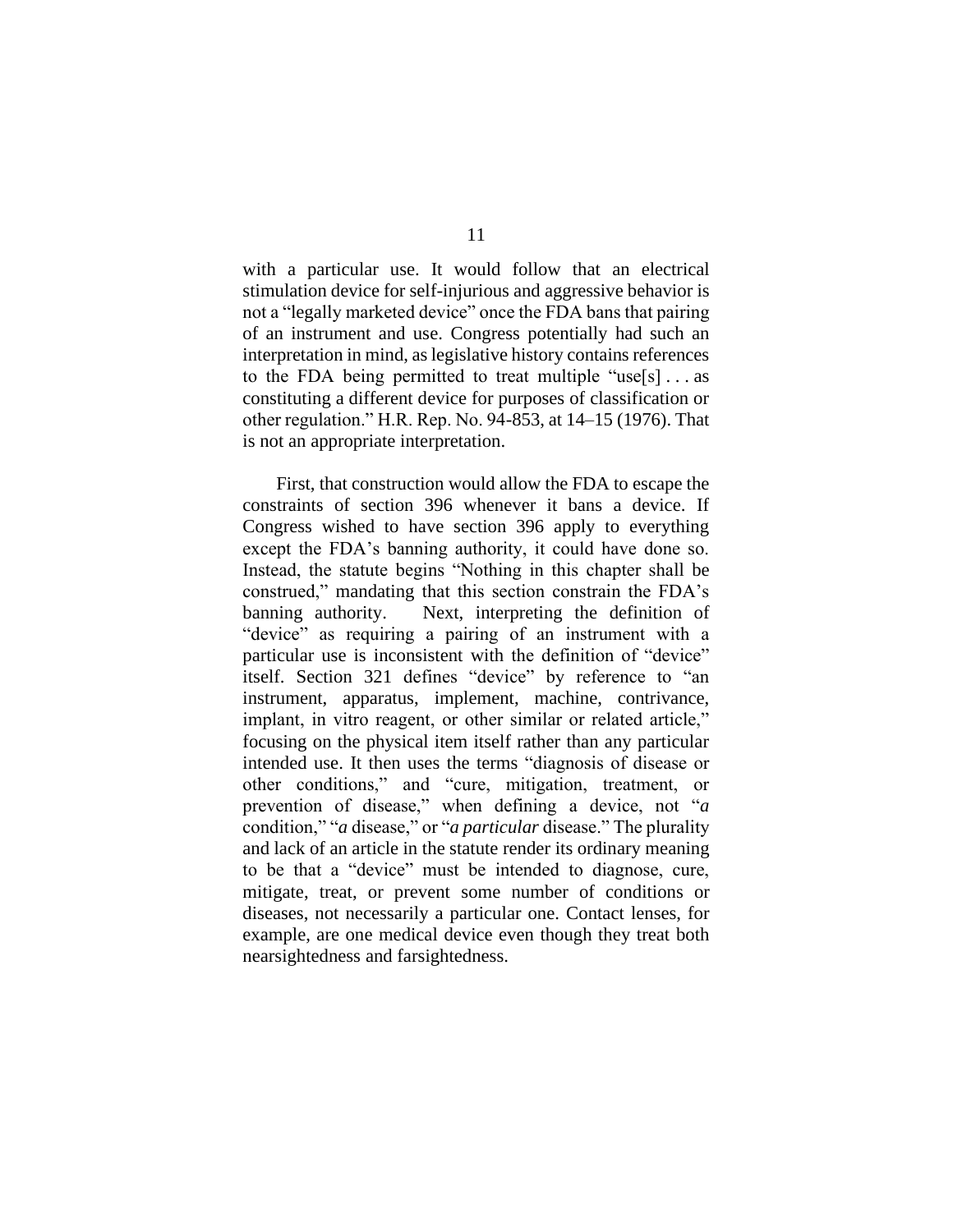The second sentence of section 396, which authorizes the Secretary to "establish and enforce restrictions on the sale or distribution . . . of a device that are . . . promulgated through regulations," does not rescue the FDA. Although one could colloquially refer to a ban as a restriction, there is significant space between the definitions of the two terms. A "restriction" is a "limitation or qualification," while a "ban" is a "legal or otherwise official prohibition." Black's Law Dictionary (11th ed. 2019). More important, however, is the fact that the Act structurally segregates bans and restrictions. As usual, we presume that the same words, used in the same act of Congress, have the same meaning. *Atlantic Cleaners & Dyers, Inc. v. United States*, 286 U.S. 427, 433 (1932). Congress, in a subsection titled "Restricted Devices," authorized the FDA to "require that a device be restricted to sale, distribution, or use only upon the written or oral authorization of a practitioner licensed by law to administer or use such device, or upon such other conditions as the Secretary may prescribe in such regulation." 21 U.S.C. § 360j(e).

The restrictions that the FDA promulgates through section 360j(e) include, for example, requiring the special controls appropriate for Class II devices. *See id.* § 360c(a)(1)(B). By contrast, section 360f, authorizes the FDA to ban a medical device. The two separate sections would be sufficient to demonstrate that restrictions and bans are distinct. Looking more closely at the statute reinforces the point. Reading "restriction" in section 396 to include bans is inconsistent with section 360j(e), which makes clear that a restriction is a condition upon which a device may still be sold. If we somehow overlook the plain language of section 360j(e) and permit a ban as a restriction under section 360j(e), then section 360f itself would be surplusage as the FDA could find all the banning authority it wanted elsewhere.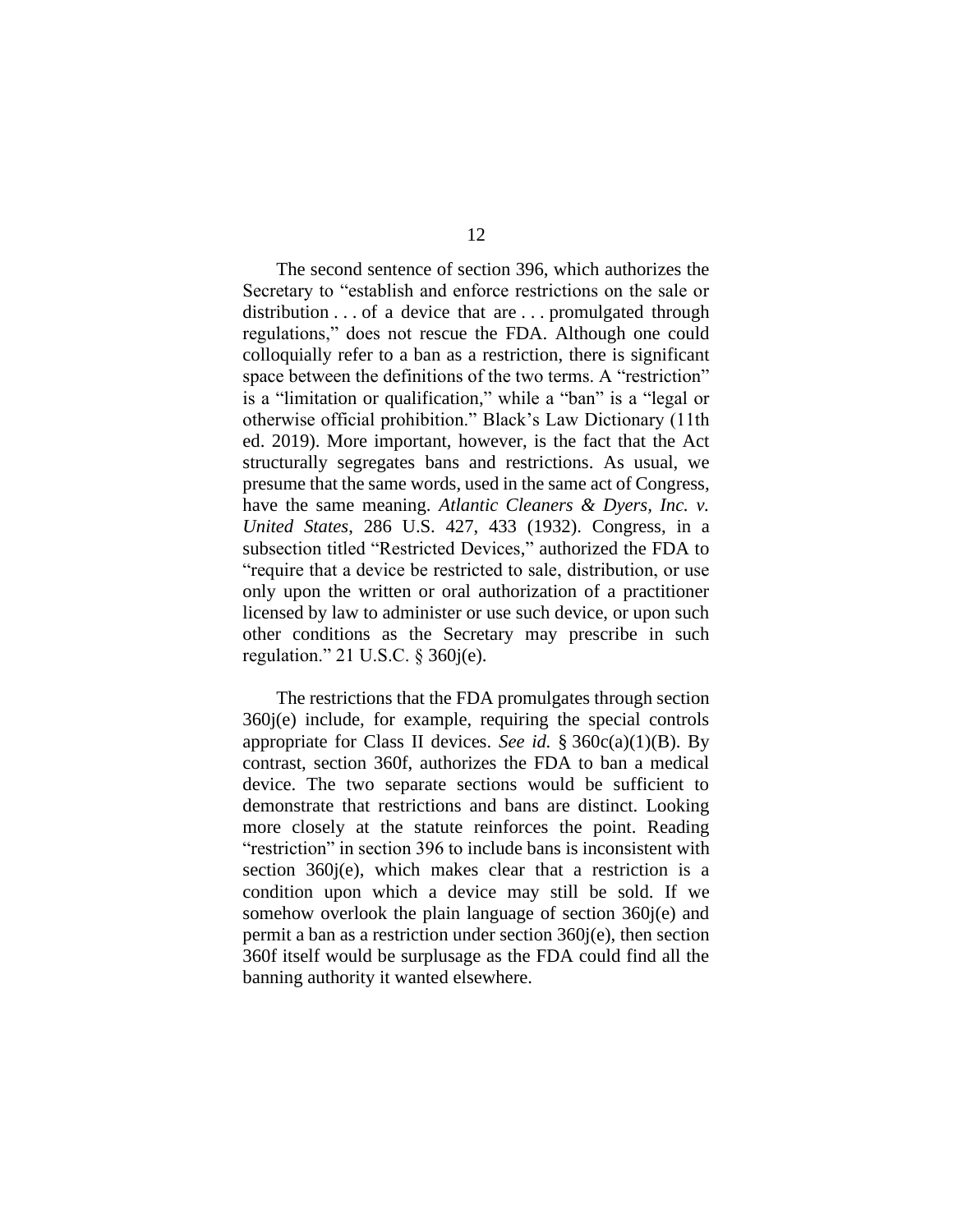As we suggested above, we are not persuaded that because the FDA possesses the "greater" power to completely ban a medical device, it must have the "lesser" power to tailor a ban to only certain uses. Courts regularly recognize that a greater power does not imply the existence of a lesser power, especially when the exercise of that claimed lesser power uniquely offends some external constraint. States may hold elections for state judges or they may not, but the First Amendment prohibits them from "conduct[ing] elections under conditions of state-imposed voter ignorance." *Republican Party of Minn. v. White*, 536 U.S. 765, 788 (2002) (quoting *Renne v. Geary*, 501 U.S. 312, 349 (1991) (Marshall, J., dissenting)). States can regulate dentists or allow them to participate in an unregulated market, but they cannot permit dentists to anticompetitively self-regulate in defiance of the Sherman Act. *N.C. State Bd. of Dental Exam'rs v. FTC*, 574 U.S. 494, 505–06 (2015). Congress may provide Medicaid funds to states or it may not, but once states have relied upon those sizeable funds, it cannot condition their receipt on an expansion of Medicaid without running afoul of the Tenth Amendment. *See Nat'l Fed'n of Indep. Bus. v. Sebelius*, 567 U.S. 519, 581–83 (2012) (opinion of Roberts, C.J.). As a final example, and most relevant to this case, the Attorney General may ban all uses of certain controlled substances, but he cannot prohibit specific uses that states regard as legitimate medical practice. *See Gonzales v. Oregon*, 546 U.S. 243, 272–73 (2006). In this case too, no one disputes that section 360f permits the FDA to ban a device completely. The FDA could even decline to approve a device in the first instance. The problem is that once the FDA approves a device and then tries to ban it for specific uses, it defies the limitation that section 396 imposes. Just as in other contexts, section 396 operates as an external constraint—preserving the ability of physicians to make professional judgments about off-label uses—that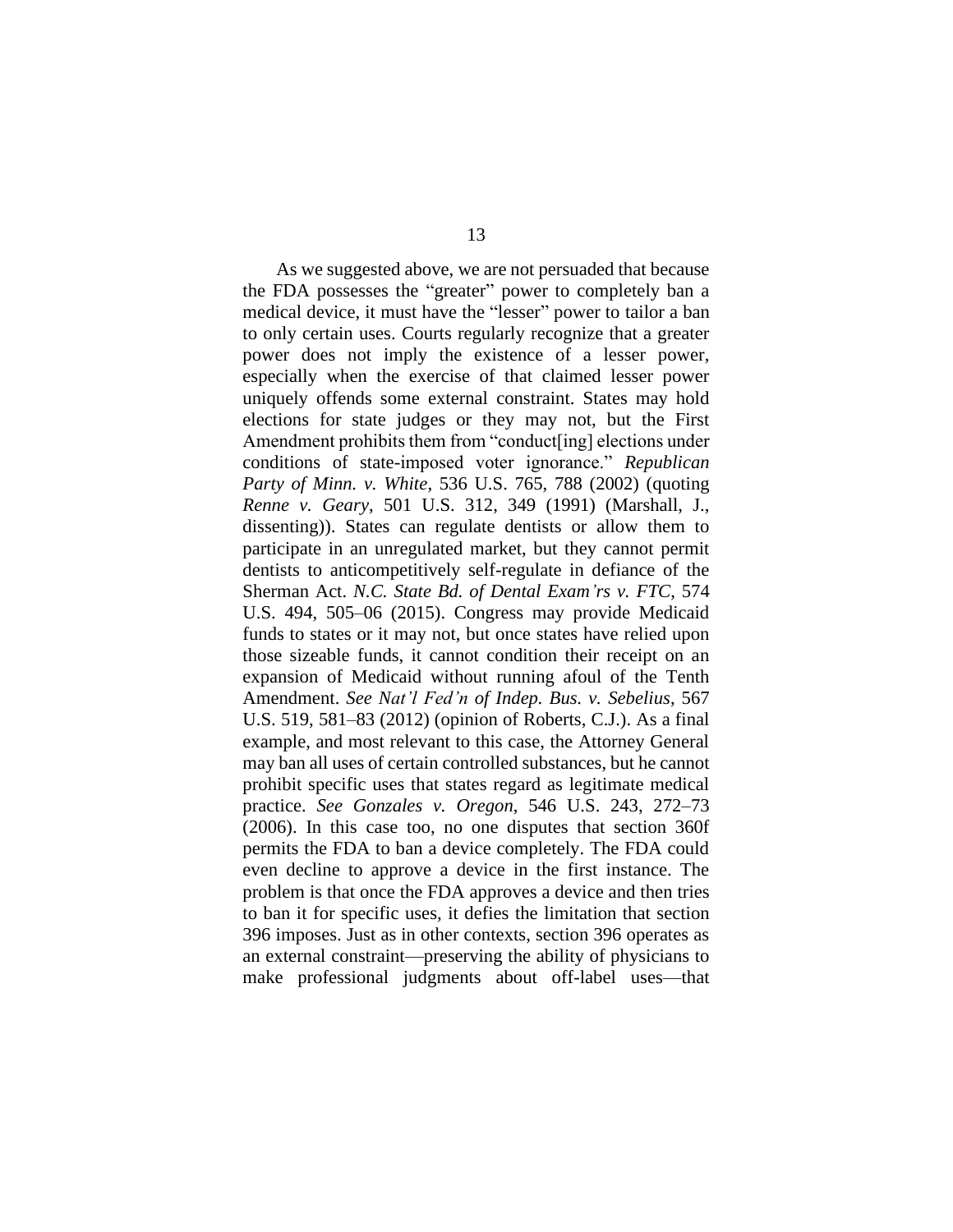prevents the FDA from exercising a lesser power merely because it possesses a greater one.

#### **B. Federalism concerns**

While our analysis thus far has focused on the text of section 396, the statute's role in preserving the balance of powers between the federal government and the states provides further support for our conclusion. "The Constitution created a Federal Government of limited powers." *Gregory v. Ashcroft*, 501 U.S. 452, 457 (1991). "[T]he general government is not to be charged with the whole power of making and administering laws. Its jurisdiction is limited to certain enumerated objects, which concern all the members of the republic, but which are not to be attained by the separate provisions of any." THE FEDERALIST NO. 14 (James Madison). Courts have recognized this bedrock principle since the earliest years of the republic. *See Marbury v. Madison*, 5 U.S. (1 Cranch) 137, 176 (1803) ("The powers of the legislature are defined, and limited; and that those limits may not be mistaken, or forgotten, the constitution is written.") (Marshall, C.J.).

The Tenth Amendment instructs us that the powers which the Constitution does not delegate to the federal government belong to the states. U.S. CONST. amend. X. The very structure of the Constitution underscores the balance of powers between the federal and state governments "[w]ith its careful enumeration of federal powers and explicit statement that all powers not granted to the Federal Government are reserved." *United States v. Morrison*, 529 U.S. 598, 618 n.8 (2000). Congress may legislate on naturalization, bankruptcy, patents, and copyrights, for example, U.S.CONST. Art. I, § 8, but cannot generally mandate individuals purchase particular goods or regulate the practice of law. *See NFIB*, 567 U.S. at 557–58 (opinion of Roberts, C.J.); *Am. Bar Ass'n v. FTC*, 430 F.3d 457,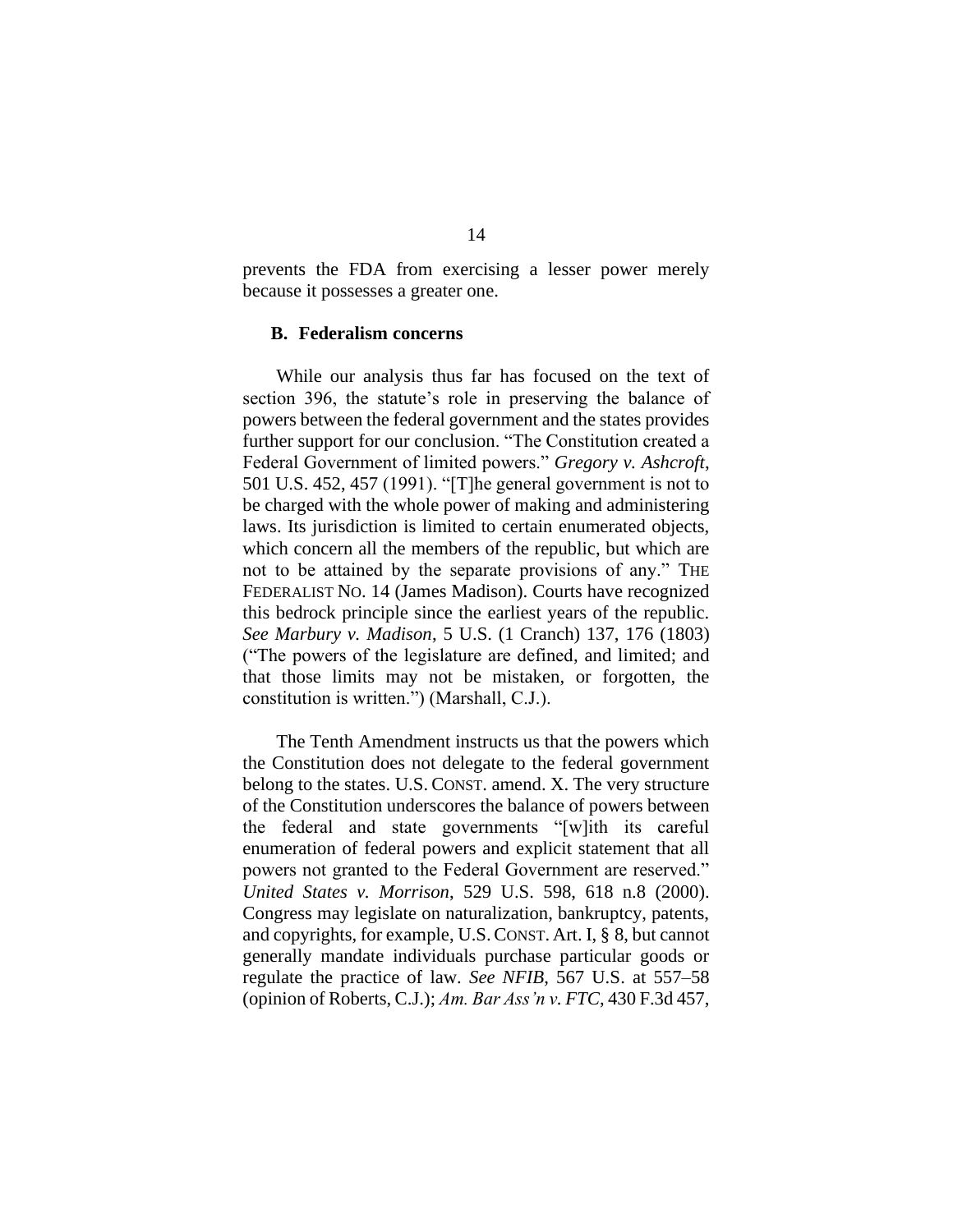471–72 (D.C. Cir. 2005). As a result, before we will construe a statute to permit federal action in an area that is traditionally the province of state law, we require Congress to make its intention to "alter the usual constitutional balance between the States and the Federal Government . . . unmistakably clear in the language of the statute." *Will v. Michigan Dep't of State Police*, 491 U.S. 58, 65 (1989) (internal quotations omitted).

"This principle applies with equal force to the so-called modern administrative state." *Michigan v. EPA*, 268 F.3d 1075, 1081 (D.C. Cir. 2001). Federal agencies are creatures of statute. They possess only those powers that Congress confers upon them. *Bowen v. Georgetown Univ. Hosp.*, 488 U.S. 204, 208 (1988). If no statute confers authority to a federal agency, it has none. If Congress has forbidden an agency from taking an action, the agency cannot so act. *See FDA v. Brown & Williamson Tobacco Co.*, 529 U.S. 120, 132–33, 155–56 (2000). Accordingly, federal agencies like the FDA are doubly restricted: they may only exercise powers Congress has delegated to them, and that delegation itself must be a lawful exercise of Congress's constitutional authority. Just as we require a clear statement when interpreting a statute in the first instance, we require an explicit authorization from Congress before we will permit an agency to regulate in an area that alters the balance of powers between states and the federal government. *See Am. Bar Ass'n*, 430 F.3d at 471–72. In *American Bar Association*, a federal agency, in that case the Federal Trade Commission, attempted to regulate the practice of law. We held that it could not do so absent explicit authorization by Congress. *See id.* In this case, the Food and Drug Administration attempts to regulate the practice of medicine, not only without explicit authorization from Congress, but in the face of an explicit congressional command not to do so.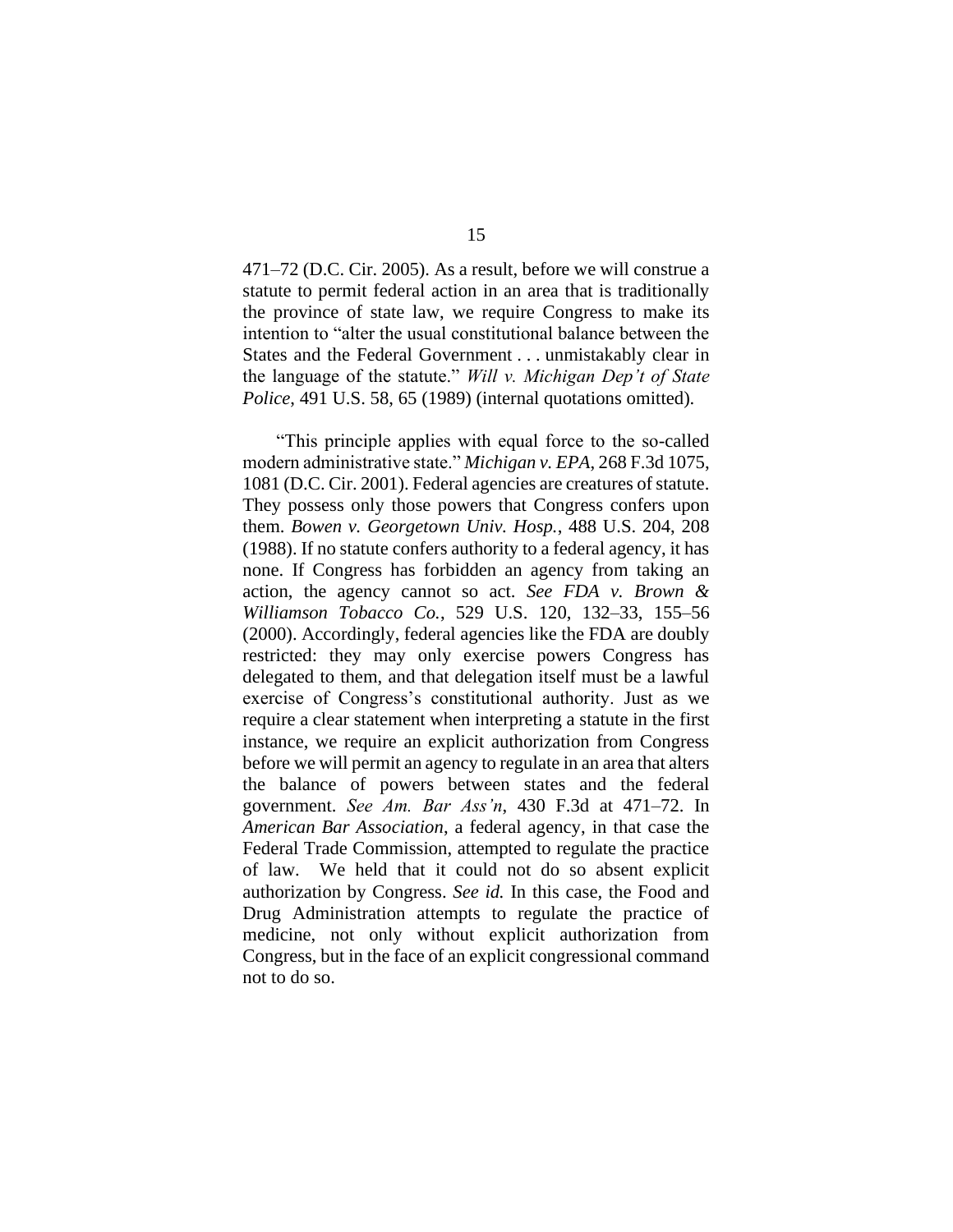States, not the federal government, traditionally have regulated the practice of medicine. *See Gonzales*, 546 U.S. at 275. Choosing what treatments are or are not appropriate for a particular condition is at the heart of the practice of medicine. *See State v. Miller*, 542 N.W.2d 241, 246 (Iowa 1995); *State v. Smith*, 135 S.W. 465, 469 (Mo. 1911). Indeed, Massachusetts has taken a very active role in regulating the Center's use of electrical stimulation devices. *See Judge Rotenberg Educ. Ctr. v. Comm'r of the Dep't of Dev. Servs.*, Dkt. No. 86E-0018-GI, at 2–8 (Bristol, Mass. Prob. & Fam. Ct., June 20, 2018). Therefore, before we would permit the FDA to dictate whether practitioners may administer electrical stimulation therapy to self-injuring and aggressive patients, we would require an explicit statement from Congress to that effect. *Will*, 491 U.S. at 65; *Am. Bar Ass'n*, 430 F.3d at 471–72. When Congress chooses to authorize the FDA to explicitly list what conditions a physician can use a drug or device to treat, it does so. *E.g.*, 21 U.S.C. § 333(e) (requiring human growth hormone to be approved for a particular purpose). In this case, we have quite the opposite of an explicit authorization—an explicit statement from Congress that the FDA cannot act. Section 396 explicitly limits the power of the FDA. The FDA has no authority to choose what medical devices a practitioner should prescribe or administer or for which conditions.

## **CONCLUSION**

In the end, despite the length of our discussion, the resolution of the controlling issue is quite easily expressed. When Congress has spoken in a statute, we assume that it says what it means and that the statute means what it says. In this case, the statute says that the FDA is not to construe its statute so as to interfere with the practice of medicine. That means that the FDA may not enact the regulation at issue before us. Because we conclude that the FDA lacks the statutory authority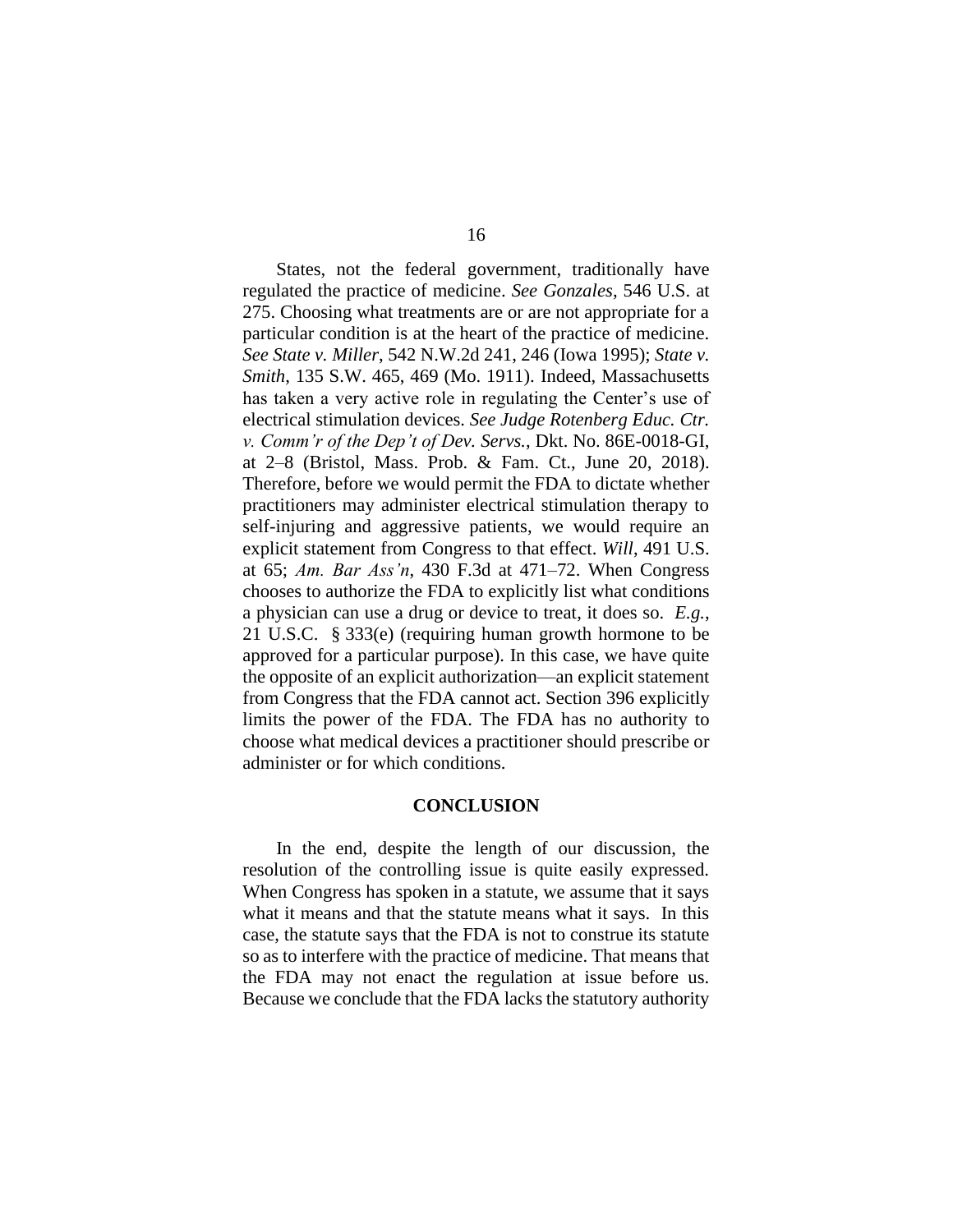to ban a medical device for a particular use, we do not address petitioners' other arguments, including whether the ban was arbitrary and capricious or whether substantial evidence supported the FDA's factual determinations. We grant the petitions for review and vacate the FDA's rule banning electrical stimulation devices for self-injurious and aggressive behavior.

*So ordered.*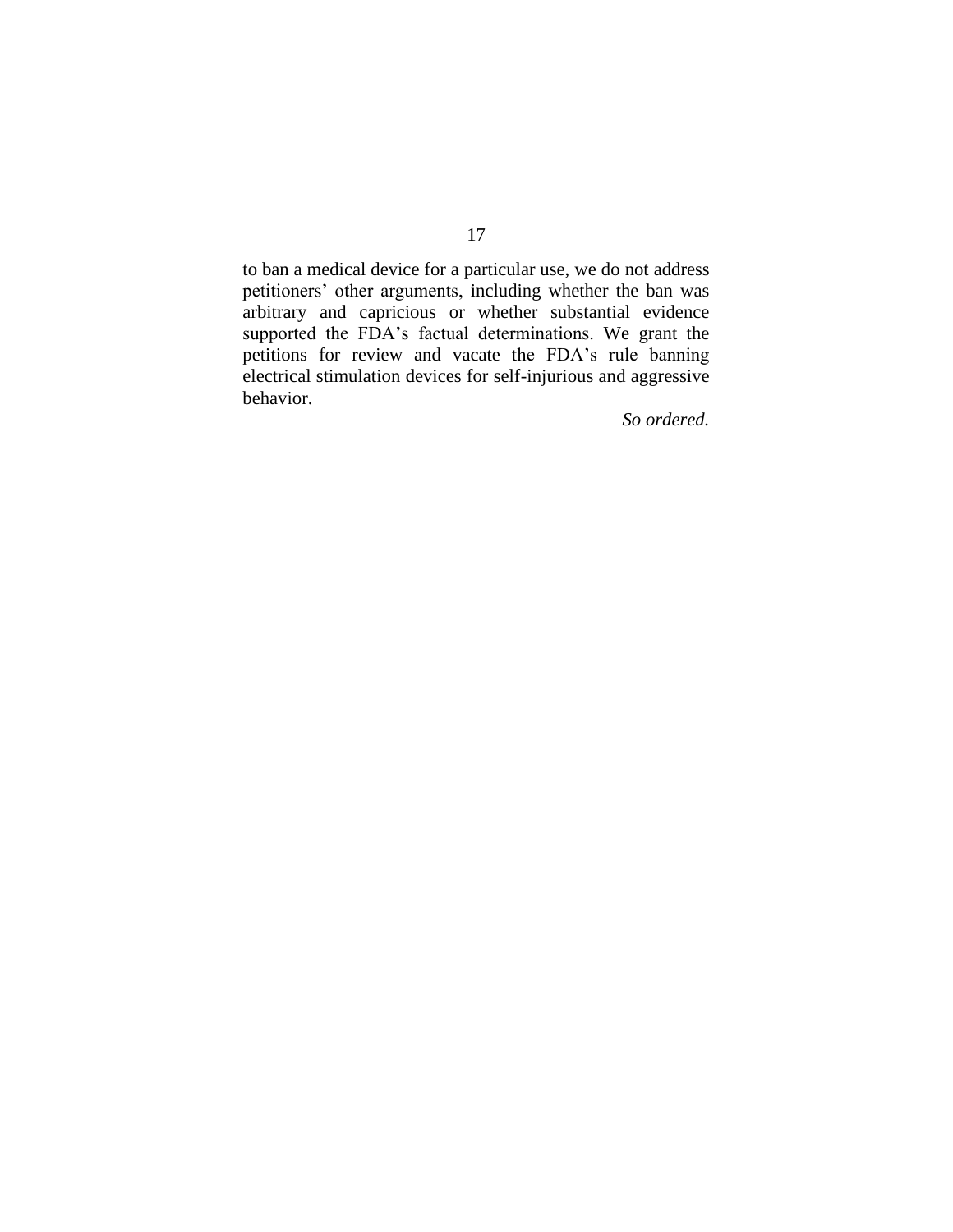SRINIVASAN, *Chief Judge*, dissenting: The Federal Food, Drug, and Cosmetic Act, 21 U.S.C. § 301 *et seq*., grants the FDA various types of regulatory authority over medical devices. The agency, for instance, may classify devices as Class I, II, or III devices, depending on the degree of risk a device poses. *See id*. § 360c(a)(1). The riskier the device, the greater the FDA's power to regulate it. *See id*. The Act also vests the FDA with authority to go further: the agency can outright ban a device upon determining that it presents "an unreasonable or substantial risk of illness or injury." *Id.*   $§ 360f(a)(1)$ . A banned device cannot be manufactured, introduced, or received in interstate commerce. *Id*. §§ 331(a), (c),  $(g)$ ,  $351(g)$ . The FDA has exercised the banning power very sparingly in the 45 years of its existence. Medical Device Amendments of 1976, Pub. L. No. 94-295, 90 Stat. 539 (codified at 21 U.S.C. § 360c *et seq*.). The agency has banned a device on just three occasions, including, most recently, the ban in question in this case. *See* 85 Fed. Reg. 13,312 (Mar. 6, 2020) (Rule); 81 Fed. Reg. 91,722 (Dec. 19, 2016); 48 Fed. Reg. 25,126 (June 3, 1983).

There is no dispute that the FDA has power under the statute to ban a medical device altogether—i.e., across all its potential uses. The issue in this case is whether the FDA can exercise its banning authority in a more tailored fashion: rather than ban a device across the board, can the agency ban the device for a particular intended use while allowing it for other uses? One can readily envision why the FDA might wish to do so. Suppose a device has been approved to treat two distinct conditions, meaning it has two intended uses. When treating the first condition, the device proves to be of limited effectiveness and poses an acute risk of injury. But when treating the second condition, the device proves highly effective and presents only a negligible risk of injury. The FDA presumably would want to ban the device for the first intended use but permit it for the second. And it is hard to perceive why Congress could want to deny the agency that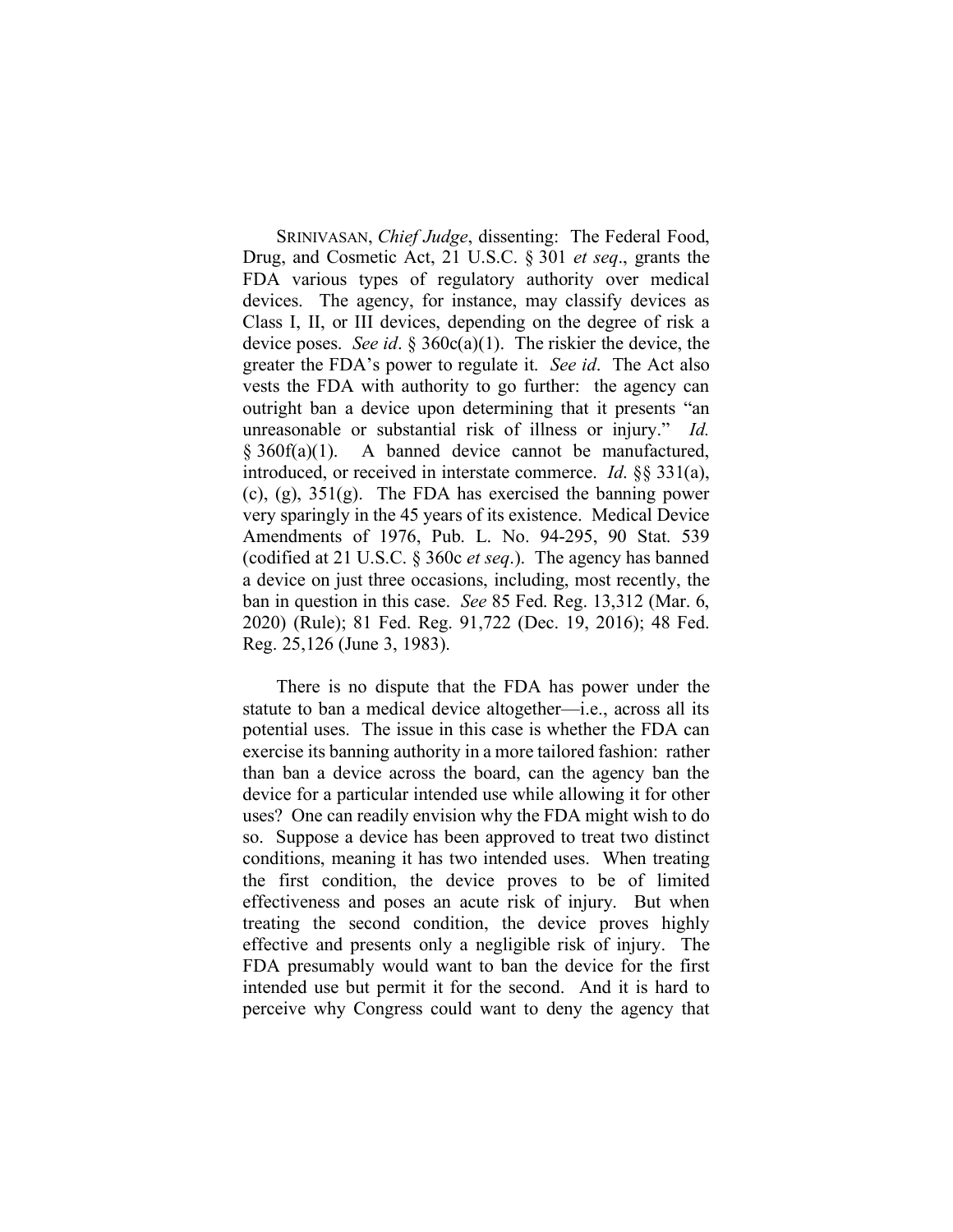middle-ground option. Why force the agency to make an allor-nothing choice—either abolish a highly beneficial use so it can stamp out a highly risky one, or stomach the highly risky use so it can preserve the highly beneficial one?

This case is illustrative. The FDA conducted a years-long examination of whether to ban the use of electrical stimulation devices intended to treat self-injurious or aggressive behaviors. 81 Fed. Reg. 24,386, 24,392–93 (Apr. 25, 2016) (Proposed Rule). Persons who engage in those behaviors often suffer from intellectual or developmental disabilities. *Id*. at 24,389. Electrical stimulation devices deliver a powerful and painful electric shock to the wearer's skin, in an effort to punish and thereby discourage self-injurious and aggressive behaviors when they manifest. *Id*. That type of treatment has fallen into disuse over the past three decades: petitioner The Judge Rotenberg Center is the sole facility in the United States that still uses electrical stimulation devices to treat self-injurious or aggressive behavior in disabled persons. *Id*. at 24,391, 24,409.

The FDA found that use of electrical stimulation devices to treat those behaviors poses a number of health and safety risks—from physical injuries such as severe pain, skin burns, and tissue damage, to psychological injuries such as panic, anxiety, and post-traumatic stress disorder. *See, e.g.*, Rule, 85 Fed. Reg. at 13,323–26. The agency further concluded that the devices are of dubious efficacy in treating self-injurious or aggressive behaviors, and that alternative treatments (not involving the infliction of pain) have proven more effective and less risky. *Id*. at 13,333. The FDA thus decided to impose a ban on electrical stimulation devices intended to treat those behaviors. *See id*. at 13,315.

The agency, though, did not extend its ban to encompass electrical stimulation devices intended to treat other conditions.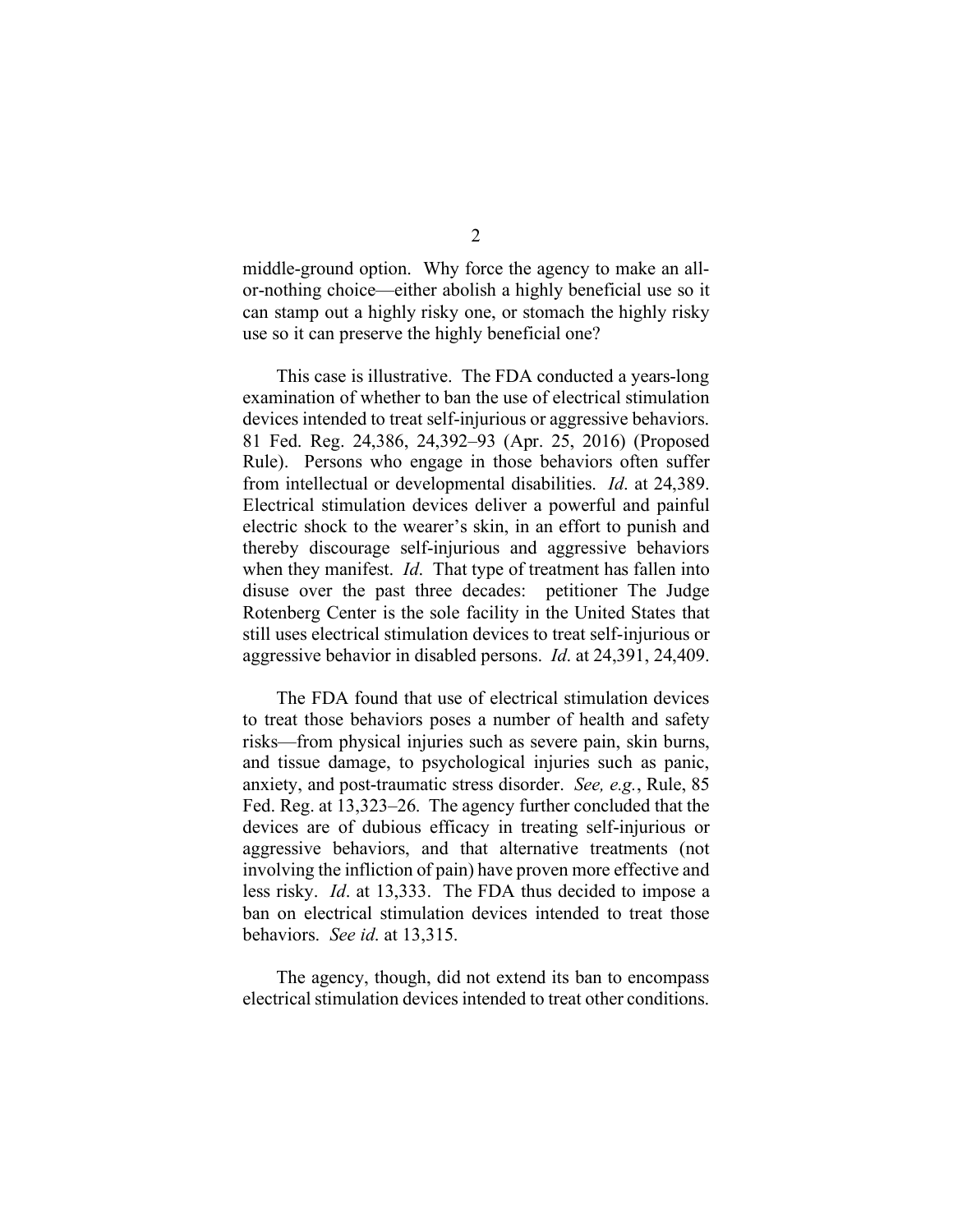The devices, for instance, can be used to treat smoking addiction. When used for that purpose, the agency found, the devices present a different, and acceptable, benefit-risk profile. *Id*. at 13,317. That is in part because a smoker typically controls the device and can stop its use when it causes undue pain, and she can also communicate any harmful symptoms to a healthcare provider. *Id*. By contrast, persons with intellectual or developmental disabilities receiving treatment for self-injurious or aggressive behaviors often do not control the electrical stimulation devices they wear (rather, the devices are controlled by a third party or automatically trigger upon detecting certain movements). *Id*.; Proposed Rule, 81 Fed. Reg. at 24,394, 24,396. Those persons also may lack the ability to discern a causal connection between the devices and physical or psychological harm, or may be unable to communicate the harmful symptoms to others. Proposed Rule, 81 Fed. Reg. at 24,395. Because electrical stimulation devices have varying benefit-risk profiles depending on their intended use, the FDA confined its ban to the intended use determined to pose an unreasonable danger—the treatment of selfinjurious or aggressive behaviors. Rule, 85 Fed. Reg. at 13,317.

Again, no one doubts the FDA's statutory authority to impose a blanket ban on electrical stimulation devices covering all their potential uses. The question here is whether the agency could adopt a less sweeping, more tailored approach: banning the devices for treatment of self-injurious or aggressive behaviors while allowing the devices for treatment of other conditions. Petitioners contend, and my colleagues agree, that the agency possesses only an all-or-nothing banning power: it must either ban a device across all its potential uses or refrain from banning it at all. Respectfully, I do not read the statute to compel that counterintuitive result.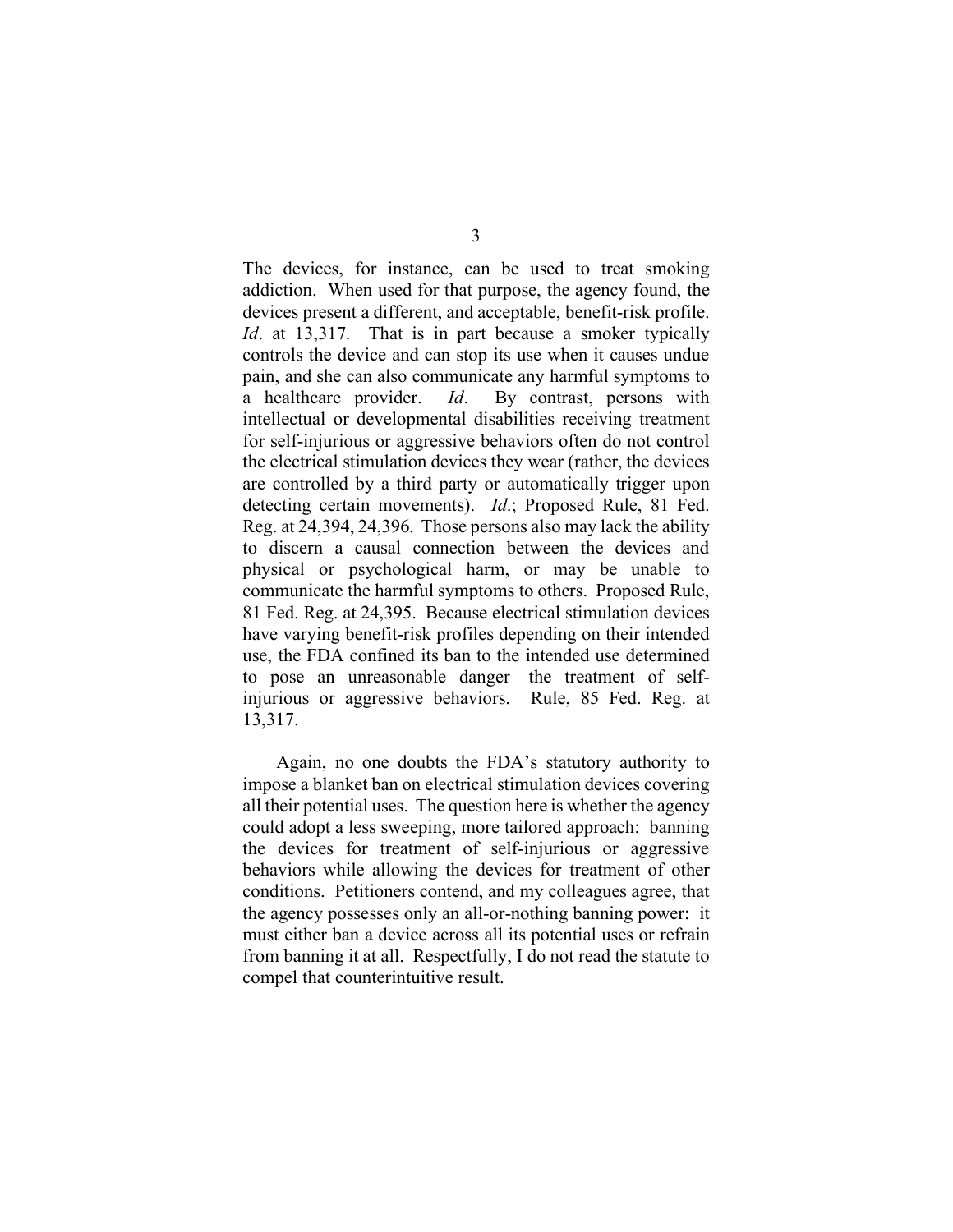Petitioners, joined by my colleagues, ground their all-ornothing understanding in 21 U.S.C. § 396. That provision states that "[n]othing in this chapter shall be construed to limit or interfere with the authority of a health care practitioner to prescribe or administer any legally marketed device to a patient for any condition or disease within a legitimate health care practitioner-patient relationship." 21 U.S.C. § 396. In petitioners' view, because banning a device generally makes it unavailable, a ban naturally "limit[s] or interfere[s] with the authority of a health care practitioner to prescribe or administer" the device within the meaning of § 396. *Id.* (For present purposes, I will assume arguendo the correctness of that understanding.)

The key to petitioners' all-or-nothing conception of the FDA's banning authority lies in their interpretation of the phrase "legally marketed device" in § 396. That provision protects a physician's ability to "prescribe or administer" a device—but only if it is a "legally marketed device." *Id*. According to petitioners, when the FDA bans a device across the board, the device cannot be "legally marketed" at all, rendering § 396 inapplicable. But if the FDA attempts to ban a device only for a particular use, petitioners reason, the device can still be "legally marketed" for other intended uses. And because the device, on petitioners' reading, then counts as a "legally marketed device," § 396 applies, such that the singleuse ban impermissibly "limit[s] or interfere[s] with the authority of a health care practitioner to prescribe or administer" the device for the banned use. The upshot of that reading is that the agency must either ban a device for all its uses or not ban it at all.

The FDA construes § 396 differently. The agency specifically addressed (and rejected) petitioners' understanding of § 396 when promulgating the Rule. Rule, 85 Fed. Reg. at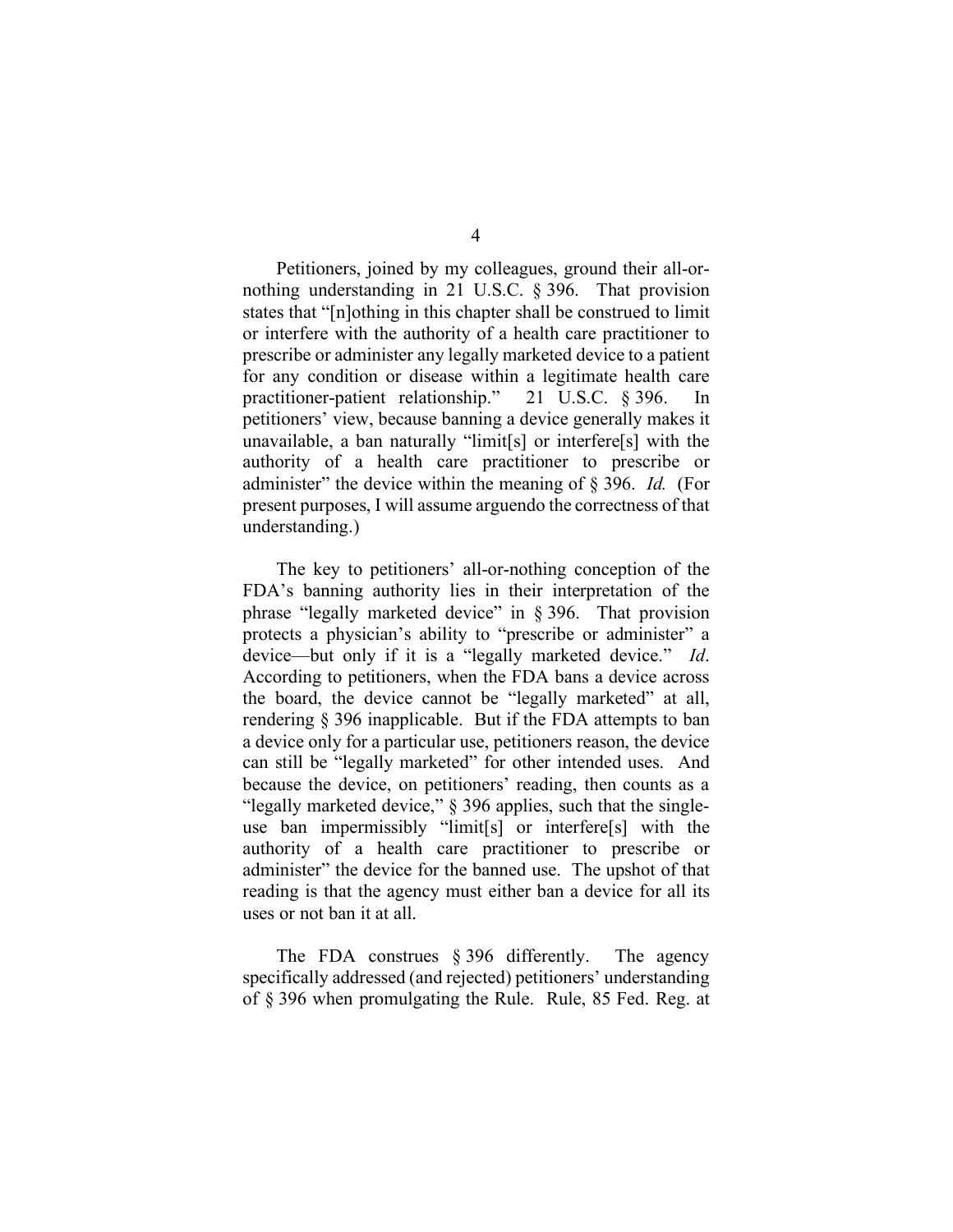13,345–46. Whereas petitioners believe that a device counts as a "legally marketed device" as long as it can be legally marketed for *any* purpose, the FDA understands that a device can be a "legally marketed device" for some purposes but not others. In the FDA's view, if the agency bans a device for a specific purpose, the device cannot be "legally marketed" *for that purpose*. And because the device then does not count as a "legally marketed device" in connection with that purpose, § 396 is inapplicable to the ban. Consequently, the FDA explained in the Rule, § 396 "does not . . . in any way limit FDA's ability to determine which devices can be legally marketed and the uses for which they can be legally marketed." *Id.* at 13,346. It follows that electrical stimulation devices "manufactured and used at [The Judge Rotenberg Center]" to treat self-injurious and aggressive behaviors "are not legally marketable devices" due to the ban, and that the "FDA's issuing of this rule in no way conflicts with section [396]." *Id.*

The agency's interpretation of § 396 is judged under *Chevron*'s two-step framework. *See Chevron, U.S.A., Inc. v. Nat. Res. Def. Council, Inc*., 467 U.S. 837 (1984); *SoundExchange, Inc. v. Copyright Royalty Bd*., 904 F.3d 41, 54 (D.C. Cir. 2018). The question at *Chevron*'s first step is whether the statute unambiguously forecloses the agency's interpretation of its banning power, under which it can tailor a ban to a device's most problematic uses. *See Catawba Cnty. v. EPA*, 571 F.3d 20, 35 (D.C. Cir. 2009). Or put alternatively, does the statute unambiguously compel petitioners' all-ornothing understanding of the FDA's banning authority? My colleagues believe it does. Maj. Op. 9. In their view, petitioners' interpretation of "legally marketed device" in § 396 is the only possible reading of the statute. In my view, however, while petitioners' reading is certainly a permissible one, the FDA's competing interpretation is permissible as well.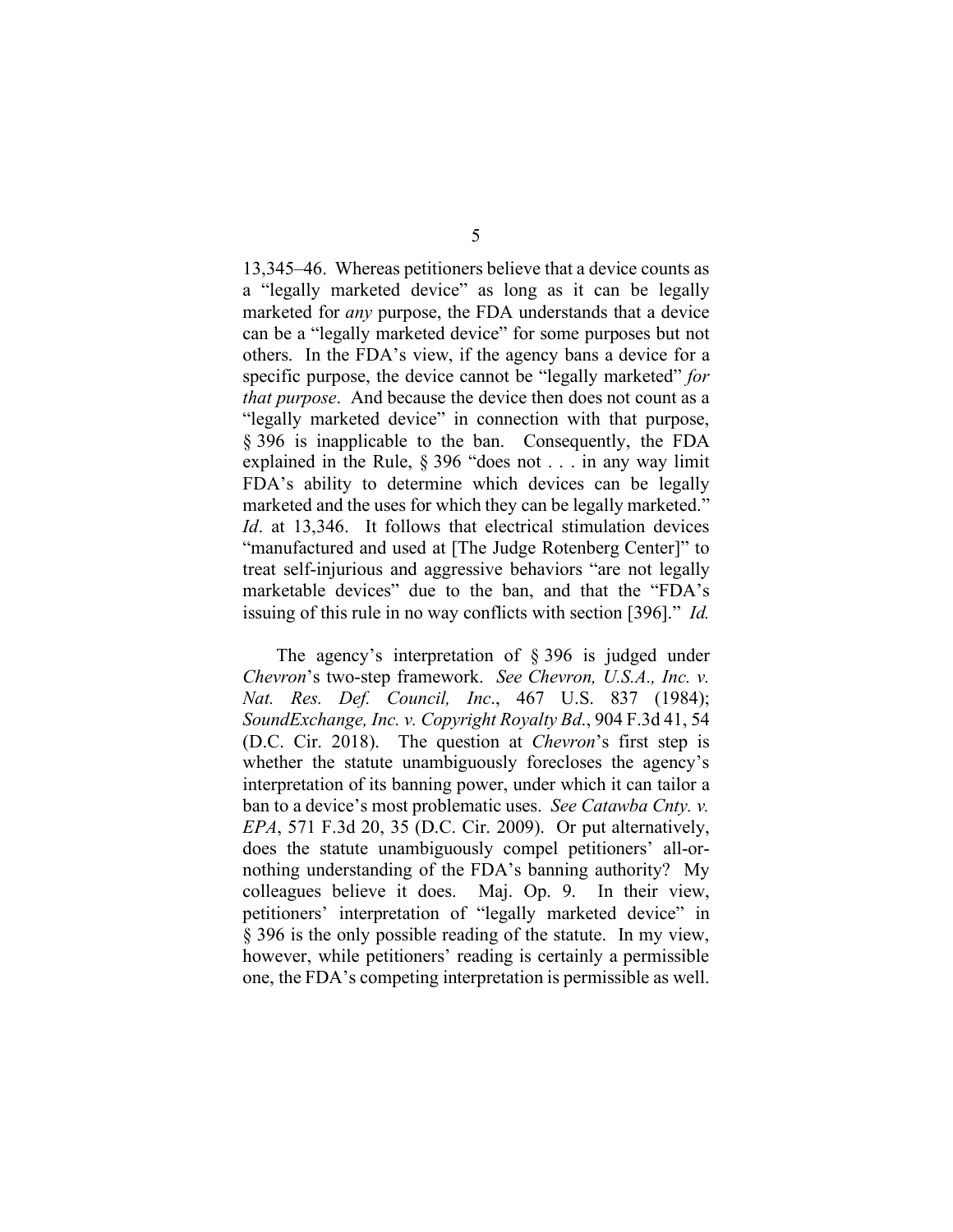And that is enough to get the agency past *Chevron*'s first step. *See Catawba Cnty.*, 571 F.3d at 35.

The statute does not expressly define what "legally marketed device" means in § 396, or otherwise directly address whether the term accommodates the FDA's use-specific reading. But outside the context of a ban, whether a device can be "legally marketed"—whether it will be approved, what kind of approval process it must undergo, what sorts of labeling requirements it must satisfy, and whether it must meet additional restrictions before sale, *see* 21 U.S.C. §§ 360c(a)(1)(A)–(B), 360e(c)(1), 360 $j(e)$ (1)(A)—can vary based on the device's intended use. Indeed, when Congress first granted the FDA authority to regulate medical devices, a House Committee Report expressly recognized that "there may be instances in which a particular device is intended to be used for more than one purpose," and anticipated that "each use may . . . be treated as constituting a different device for purposes of classification or other regulation." H.R. Rep. No. 94–853, at 14–15 (1976). Accordingly, the FDA has long held the position that it can "regulate[] . . . devices . . . based on the intended uses [of] the products." 59 Fed. Reg. 59,820, 59,821 (Nov. 18, 1994).

As an example, the FDA has assigned the same device differing classifications (Class I, II, or III) depending on its intended use. Consider, in that regard, cranial electrotherapy stimulators. They are Class II devices when intended to treat insomnia or anxiety but are Class III devices when intended to treat depression. *See, e.g.*, 21 C.F.R. §§ 882.5800(b)(1), (b)(2). As a result, whether a cranial electrotherapy device can be "legally marketed" will turn at least in part on its intended use. If the device is intended to treat depression, it can be marketed only after undergoing the rigorous premarket approval process applicable to Class III devices. *See id.* § 882.5800(c); 21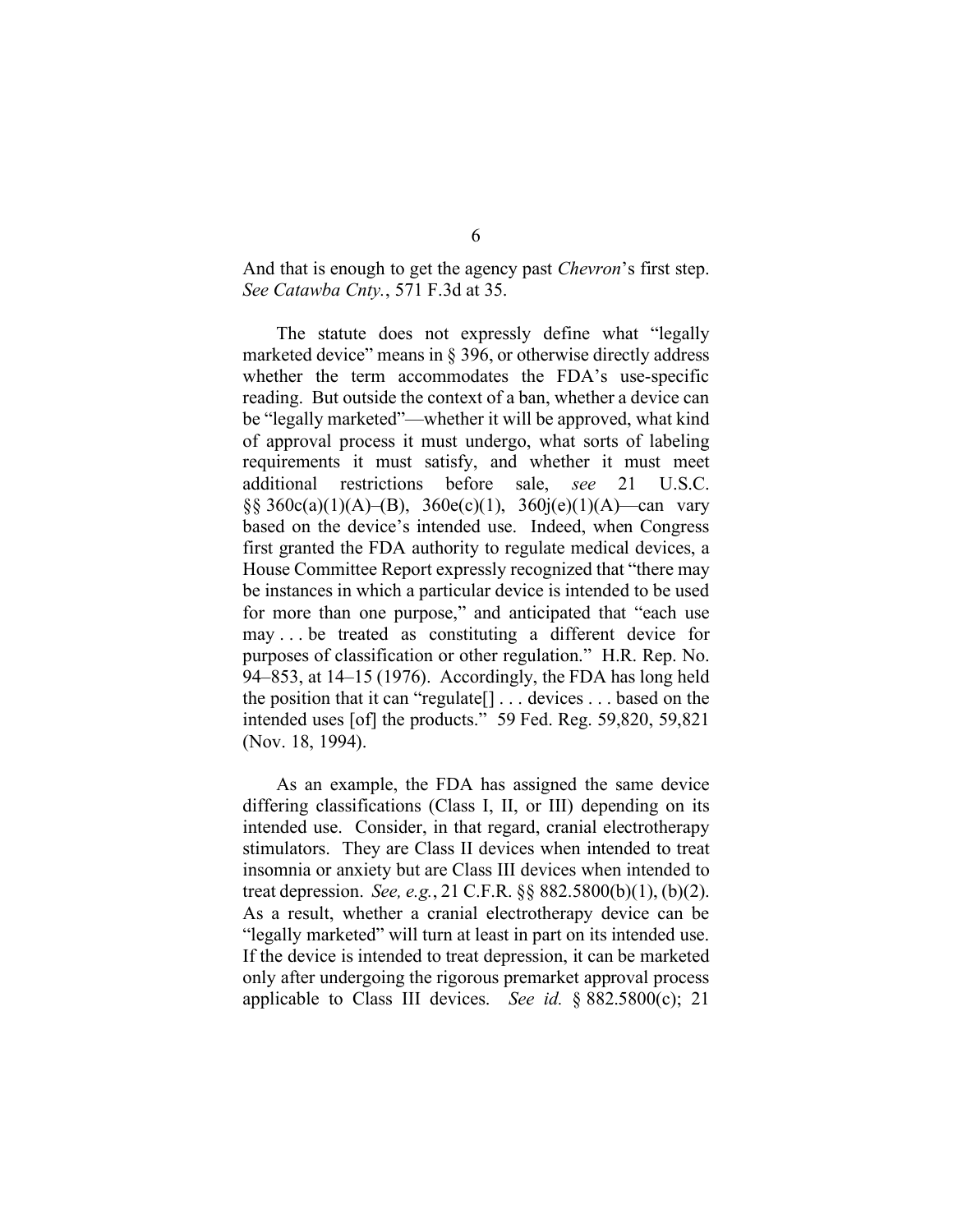U.S.C.  $\S 360c(a)(1)(C)$ . But if the device is intended to treat insomnia or anxiety, it can be marketed without regard to that process. *See* 21 U.S.C. § 360c(a)(1)(B). To know whether a device may be "legally marketed," then, it may be necessary to consider the device's intended use.

Under the FDA's interpretation of  $\S$  396, the same is true of banned devices: when a device is banned for one intended use, it is not a "legally marketed device" in connection with that use. Nothing in the terms of § 396, or in the broader statutory context, unambiguously forecloses that understanding. To the contrary, in light of the use-specific operation of the FDA's regulatory authority over devices more generally, it stands to reason that the agency's banning power can be understood to function in the same way.

My colleagues suggest that the FDA's understanding of the term "legally marketed devices" in § 396 would eviscerate the provision's basic object. *See* Maj. Op. 10. Section 396, all agree, aims centrally to protect a physician's ability to administer devices for "off-label" uses—i.e., uses beyond those for which FDA approval has already been obtained. *See Chaney v. Heckler*, 718 F.2d 1174, 1180 (D.C. Cir. 1983), *rev'd on other grounds*, 470 U.S. 821 (1985). But in explaining its interpretation of § 396 in the Rule itself, the FDA specifically recognized—as it has for decades—that the provision "makes clear . . . that a doctor may prescribe an approved device for a use different from those for which it has been approved." Rule, 85 Fed. Reg. at 13,346; *see also* 59 Fed. Reg. at 59,821. Far from undercutting § 396's protection of a physician's ability to prescribe off-label uses, then, the Rule's reading of § 396 reaffirms that very protection.

My colleagues also invoke the federalism-based interest in construing federal statutes to avoid unduly impinging on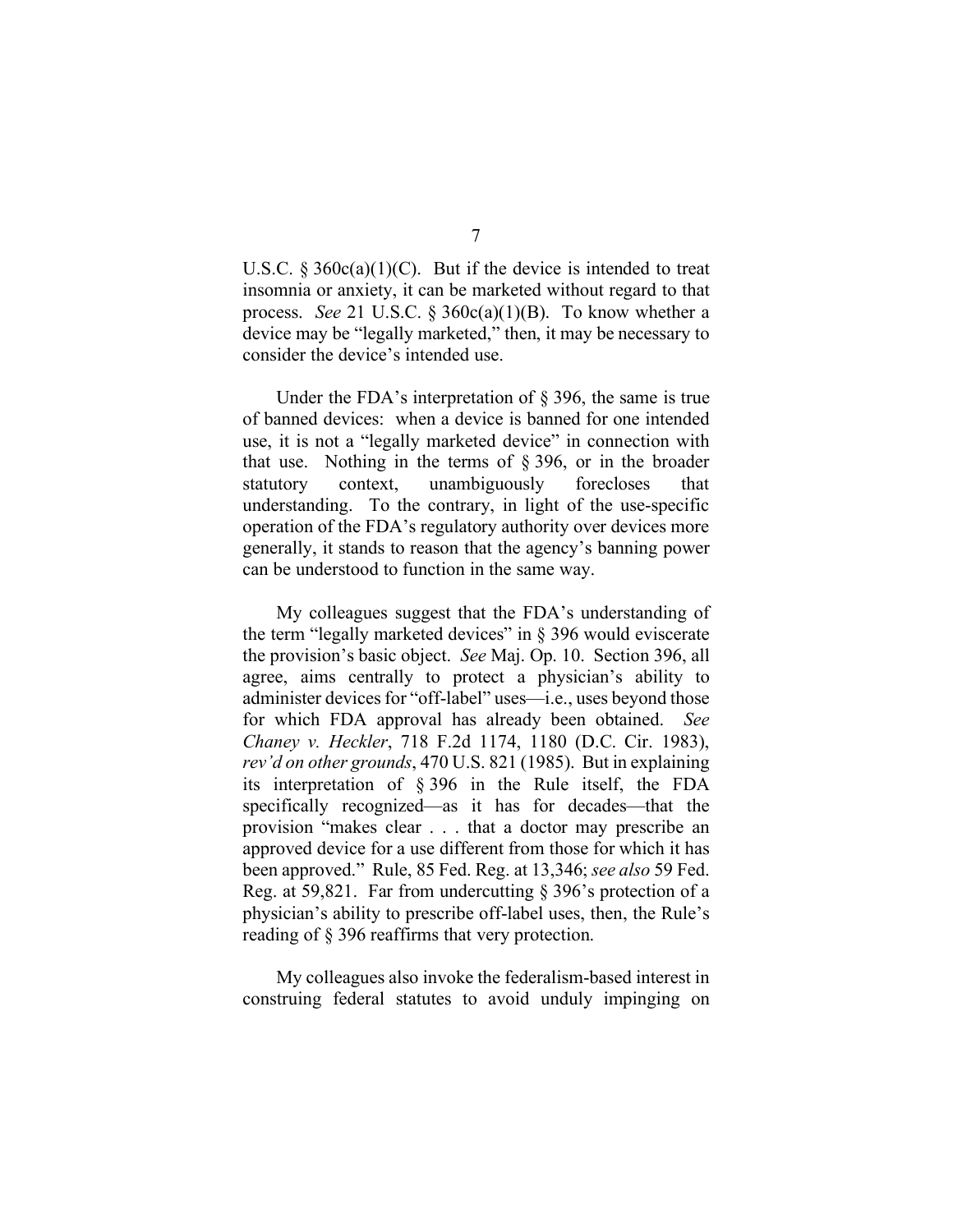traditional state prerogatives—here, regulating the practice of medicine. *See* Maj. Op. 14–16. But again, all agree that the agency possesses statutory authority to impose a blanket ban on a device covering all its intended uses. It is hard to see how allowing the agency to fashion a *less* intrusive ban would give rise to a *more* significant federalism-based concern. In fact, recognizing the FDA's ability to tailor a ban to a device's most problematic uses will enable the agency to avoid affecting state regulation of the practice of medicine more than is necessary.

For those reasons, § 396 does not unambiguously foreclose the FDA's reading of the statute at *Chevron*'s first step. We then move on to *Chevron*'s second step, under which we defer to the FDA's interpretation as long as it is "reasonable and consistent with the statute's purpose." *UC Health v. NLRB*, 803 F.3d 669, 675 (D.C. Cir. 2015). I believe it is.

The primary purpose of the Federal Food, Drug, and Cosmetics Act is to "protect consumers from dangerous products." *United States v. Sullivan*, 332 U.S. 689, 696 (1948). To that end, the Act undisputedly grants the FDA power to impose a blanket ban on an unsafe device covering all its uses. Viewed in that light, it is eminently reasonable—and entirely consistent with the statute's purposes—to conclude that the FDA may impose a more targeted ban focused solely on a device's unreasonably dangerous intended uses. To be sure, a use-specific ban may be seen to constrain a physician's ability to acquire the device for the banned purpose. But her ability to acquire the device would be equally (if not more) constrained in the case of an across-the-board ban, which all agree the agency can impose. And the FDA's ability to take myriad other actions that can also prevent a device from reaching physicians is well-established: no one disputes that the agency may decline to approve a device in the first place, for instance, or